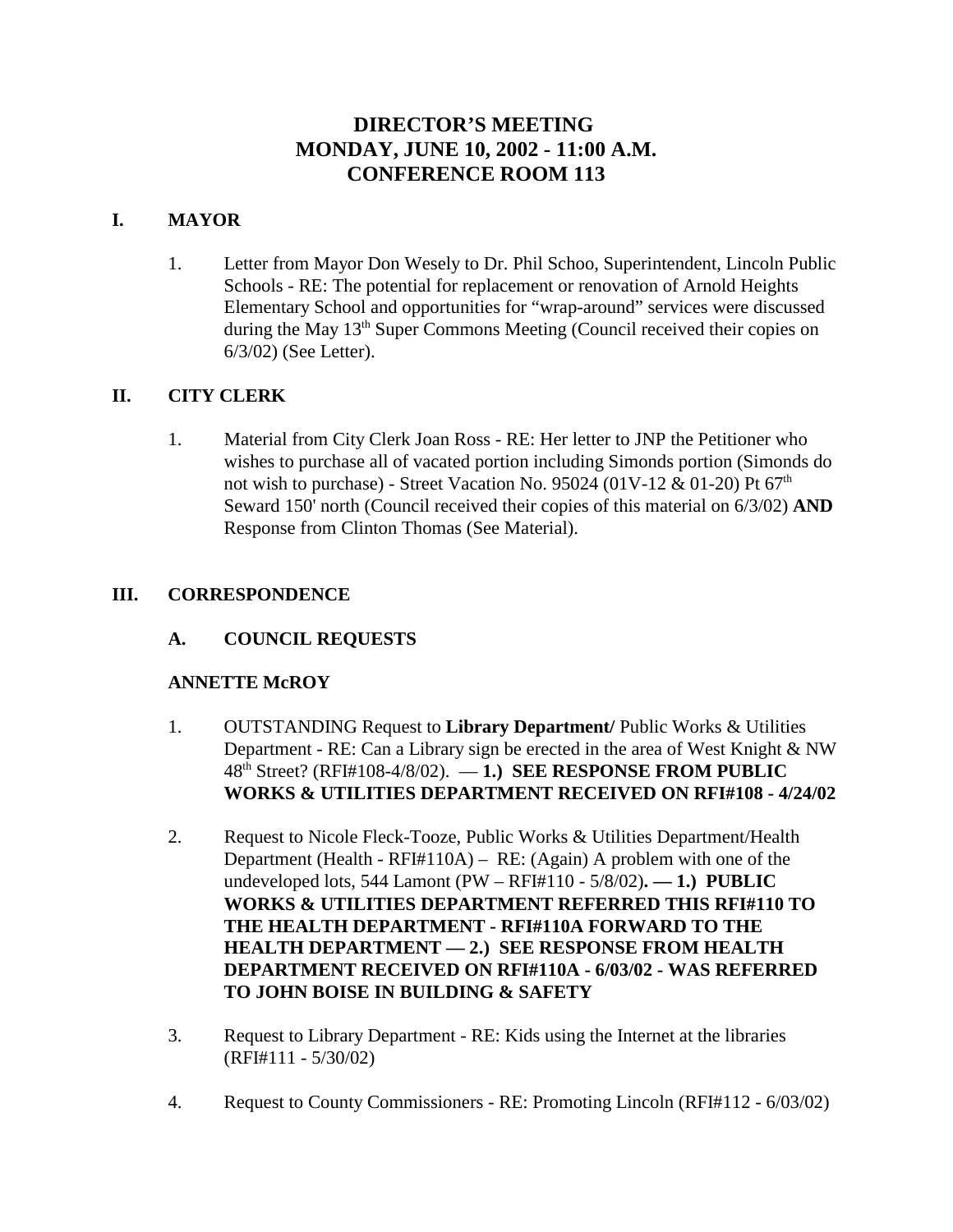5. Request to Health Department/PRT Team - RE: Junk problem at 225 NW 22nd Street (RFI#113 - 6/6/02)

# **TERRY WERNER**

- 1. OUTSTANDING Request to Parks & Recreation Department RE: Woods Park (RFI#59 - 4/30/02)
- 2. OUTSTANDING Request to Lynn Johnson, Parks & Recreation Director RE: Bike Path (RFI#60 - 5/22/02)
- 3. Request to Norman Agena, County Assessor RE: Commercial Property Assessments (RFI#61 - 5/22/02). — **1.) SEE RESPONSE FROM NORMAN AGENA, COUNTY ASSESSOR RECEIVED ON RFI#61 - 5/23/02**
- 4. OUTSTANDING Request to Public Works & Utilities Department RE: Public transportation and ease of walking or biking (RFI#62 - 5/22/02)
- 5. E-Mail from Terry Werner to Joan Ray RE: Posted on website RE: Selling the Old Federal Building is just plain wrong! But inevitable? (Council received their copies of this E-Mail on 6/3/02)(See E-Mail).
- 6. Request to Ann Harrell, Mayor's Office RE: Employees/Consultants (RFI#63 6/6/02)
- 7. Request to Dana Roper, City Law Department RE: Liquor Licenses/Special Permits (RFI#64 - 6/6/02)

# **COLEEN SENG**

- 1. Request to Public Works & Utilities Department-Transportation RE: A left turn signal at  $48^{th}$  & Adams (RFI#899 - 5/20/02)
- 2. Request to Public Works & Utilities Department Sidewalks RE: A sidewalk situation on Leighton Street on the north side of Kahoa Park (RFI#900 - 5/20/02). — **1.) SEE RESPONSE FROM HARRY KROOS, PUBLIC WORKS & UTILITIES DEPARTMENT RECEIVED ON RFI#900 - 6/6/02**
- 3. Request to Law Department/Police Department RE: Noise level in the morning hours (RFI#901 - 5/22/02). — **1.) SEE RESPONSE FROM CAPTAIN DOUG SRB, LINCOLN POLICE DEPARTMENT RECEIVED ON RFI#901 - 5/31/02**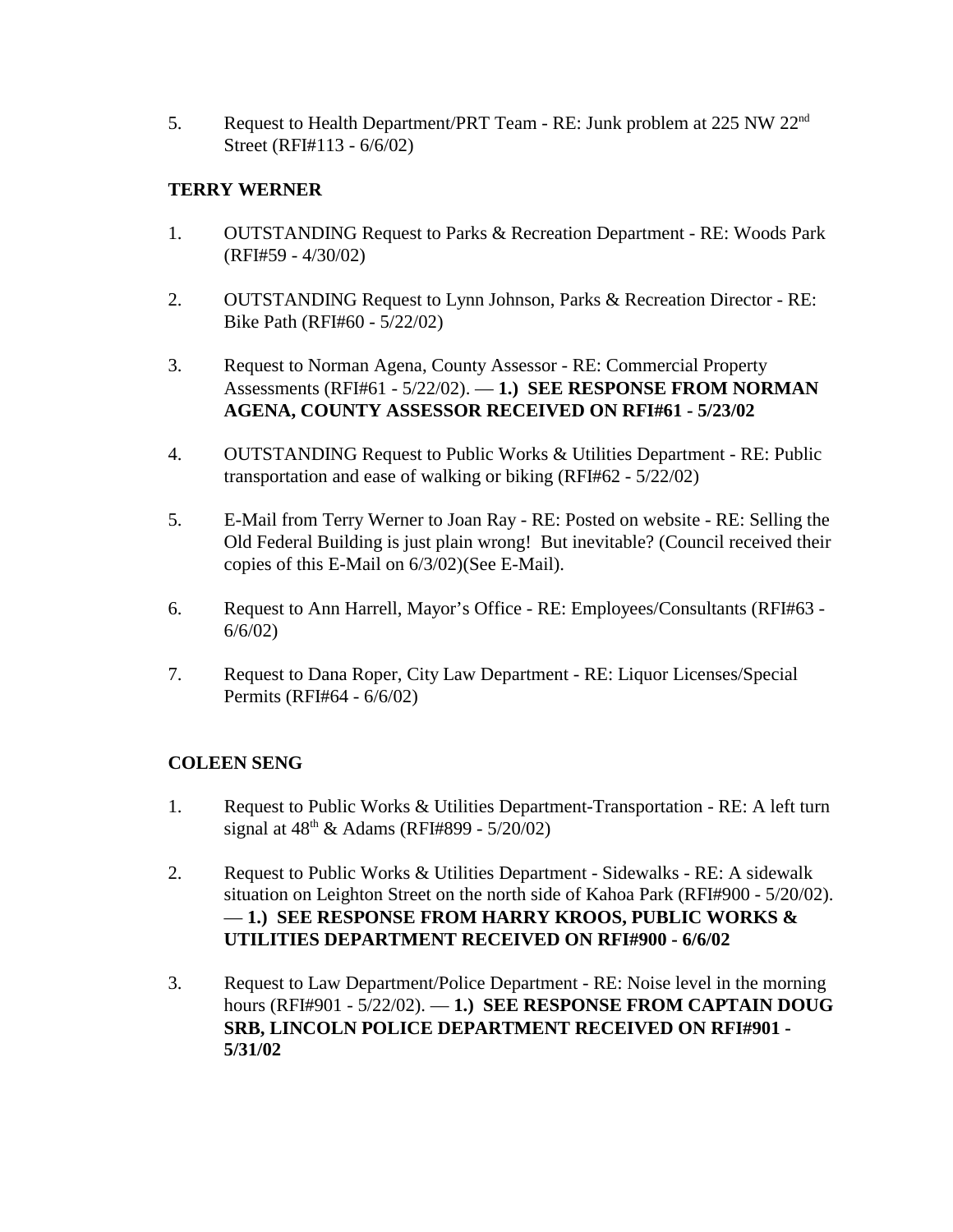# **JONATHAN COOK**

- 1. OUTSTANDING Request to Don Killeen, C/C Property Management RE: Old Federal Building Improvements (RFI#70 - 4/22/02)
- 2. OUTSTANDING Request to Clint Thomas, Urban Development Department RE: Old Federal Building Appraisal Review (RFI#71 - 4/22/02)
- 3. OUTSTANDING Request to Dallas McGee, Urban Development Department RE: Old Federal Building (RFI#73 - 5/13/02)

# **GLENN FRIENDT**

1. Letter from Sara Dodder Furr, MA La Leche League Leader to Glenn Friendt - RE: Writing this letter to sing the praises of a dynamic woman in our community, Bonnie Coffey - (See Letter).

# **B. DIRECTORS AND DEPARTMENT HEADS**

# **COUNTY COMMISSIONERS**

1. Letter from Bob Workman, Chairman of the Board Lancaster County Commissioners to Kirk Nelson, Assistant Director, Nebraska Game and Parks Commission - RE: They have voted 4-1 to support the Nebraska Game and Parks Commission's application for a Section 6 Cooperative Endangered Species Conservation Fund Grant (See Letter).

# **FINANCE/BUDGET**

1. Inter-Department Memo from Sherry Wolf - RE: Budget Meetings with City Council & City-County Commons (See Memo).

# **FINANCE/CITY TREASURER**

1. Material from Don Herz & Melinda J. Jones - RE: Resolution & Finance Department Treasurer Of Lincoln, Nebraska - Investments Purchased Between May 28 and May 31, 2002 (See Material).

# **HEALTH DEPARTMENT**

1. NEWS RELEASE - RE: Household Hazardous Waste Collection Scheduled For June 14 & 15 (See Release).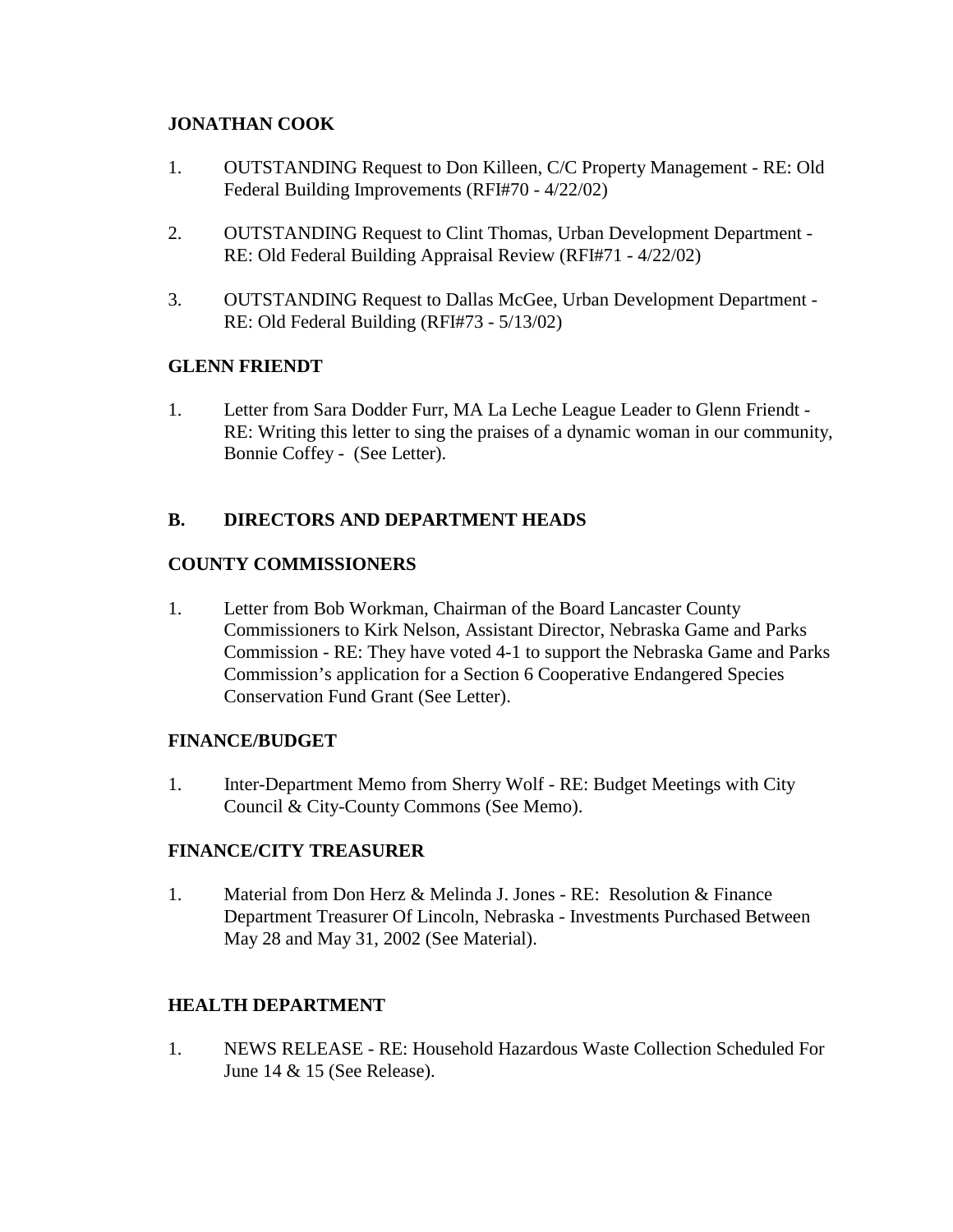# **LIBRARY**

- 1. NEWS RELEASE RE: Library Board Candidates Sought Lincoln City Library Board of Trustees seeks candidates to fill vacancies occurring as of September 1, 2002 - One seven-year appointment (2002-2009) and one four-year appointment (2002-2006) will be made (See Release).
- 2. Letter from Carol J. Connor RE: Library Board Public Meetings on Internet Safety Policy (See Letter).

# **PARKS & RECREATION DEPARTMENT**

1. Fact Sheet from Lynn Johnson - RE: Summer 2002 Public Pool Hours Fact Sheet (See Fact Sheet).

# **POLICE DEPARTMENT**

1. Response Letter from Captain Doug Srb to Tifini Bailey - RE: In response to her concerns with the address of 6408 Morrill (See Letter).

# **PUBLIC WORKS & UTILITIES DEPARTMENT**

- 1. Response E-Mail from Harry Kroos to Mrs. Wiebe RE: Sidewalk at Eden Pool Area (See E-Mail).
- 2. Report from Duncan Ross RE: Amendments to April 3, 2002, Comprehensive Plan (Report on file in the City Council Office).

# **URBAN DEVELOPMENT DEPARTMENT**

- 1. Report RE: Appraisal: Old Federal Building, 129 North 10<sup>th</sup> Street, Lincoln, Nebraska - Prepared For: City Of Lincoln-c/o Marc Wullschleger, Director Urban Development Department – Prepared By: Richard L. Keith, MAI-Great Plains Appraisal, Inc. - File Number: 02-0070 (Council received their copies of this Report on 6/3/02)(Report on file in the City Council Office).
- 2. '**CORRECTED' MEMO** from Troy Gagner RE: Corrected: Living Wage Information (See Memo).

# **WOMEN'S COMMISSION**

1. Report from Bonnie Coffey – RE: Director's Report - May, 2002 (See Report).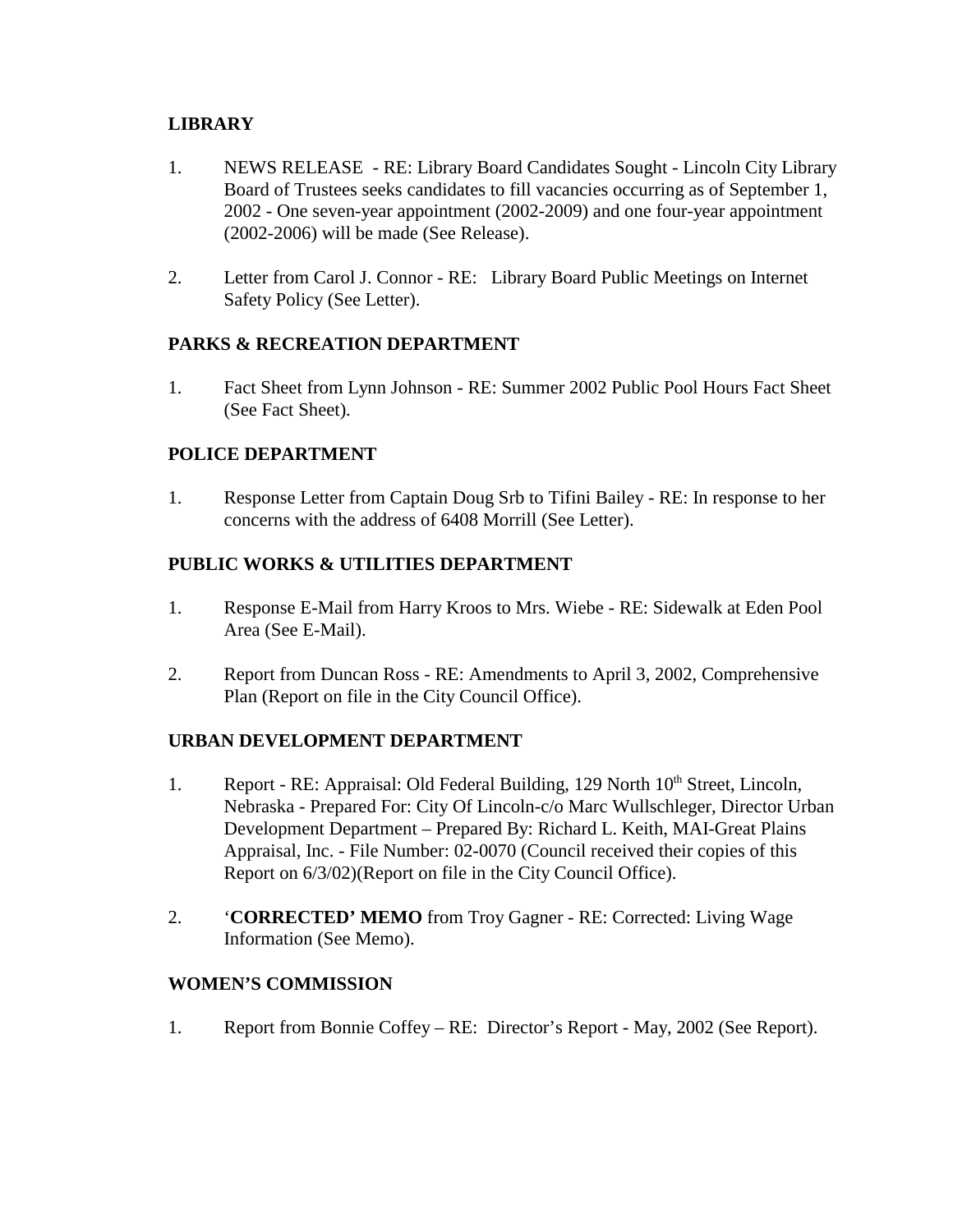# **C. MISCELLANEOUS**

- 1. Letter from Clinton Elementary School with 5 signatures RE: As a group the Clinton Elementary Student services team would like to respectfully request that you take another look at your proposal of cutting the Student Resource Officers (SROs) that serve LPS elementary schools (See Letter).
- 2. Letter from Richard Hedrick RE: In respect of City of Lincoln property between the street and the private property owned by private individuals known as parking (Council received their copies of this letter on 6/3/02)(See Letter).
- 3. Letter from Larry D. Morrison, Boy Scout Troop 12, Troop Advancement Chairman to Council Chair Jonathan Cook - RE: Eagle Scout Casey James Finch he completed his Eagle requirements on April 9<sup>th</sup> - **(Joan Ray sent out a letter of Congratulations signed by Council Chair)** (See Letter).
- 4. E-Mail from Dale Van Dusen RE: Veterans Garden (See E-Mail).
- 5. Letter from Rolf Edward Shasteen, Attorney at Law RE: Notice of Claim pursuant to the Nebraska Political Sub-Divisions Tort Claims Act - Lois Lockman - client was walking down the sidewalk when she fell over an uneven area of concrete located at 5530 Limestone Road (See Letter).
- 6. E-Mail from Sandy Ireland RE: The Old Federal Building Sale (Council received their copies of this letter on 6/3/02)(See E-Mail).
- 7. Letter from John Tavlin, Attorney At Law (to Jonathan Cook) RE: The Snow Removal Ordinance (See Letter).

# **IV. DIRECTORS**

# **V. CITY COUNCIL MEMBERS**

# **VI. ADJOURNMENT**

da061002/tjg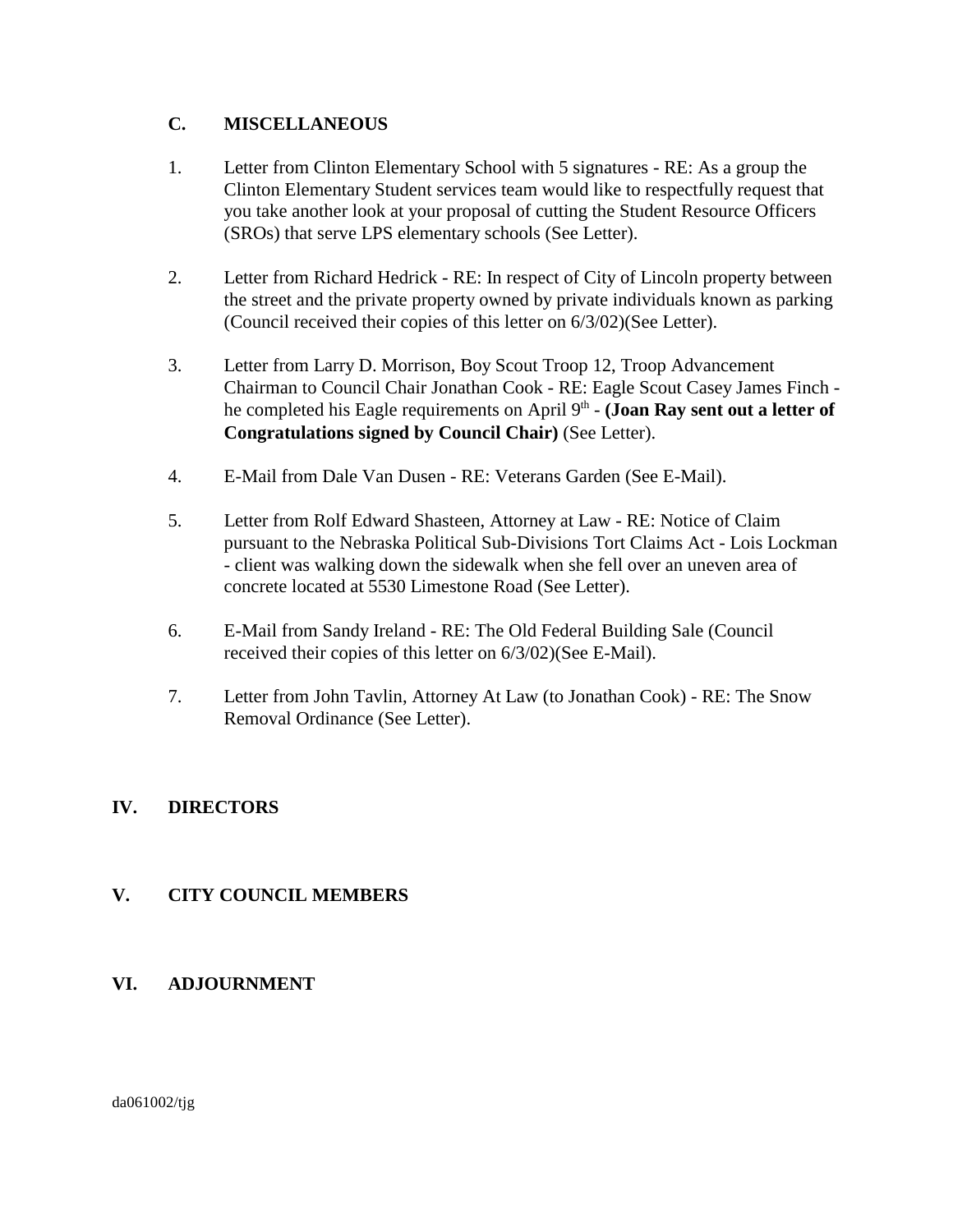# **DIRECTOR'S MEETING MINUTES MONDAY, JUNE 10, 2002 CONFERENCE ROOM 113**

**Council Members Present:** Jonathan Cook, Chair; Jon Camp, Vice-Chair; Coleen Seng, Ken Svoboda, Terry Werner, Annette McRoy.

**Council Member Absent:** Glenn Friendt

**Others Present:** Mayor Don Wesely, Mark Bowen, Lin Quenzer, Amy Tejral, Ann Harrell, Mayor's Office; City Clerk, Joan Ross; Dana Roper, City Attorney; Directors and Department Heads; Darrell Podany, Aide to Council Members Camp, Friendt, & Svoboda; Tammy Grammer, City Council Staff and Nate Jenkins, Lincoln Journal Star Representative.

#### **I. MAYOR**

Mayor Don Wesely stated to Council that first off they had a great Baseball weekend, which was a big success and the overpass from the Haymarket to the Ball Park was heavily used. Mayor Wesely stated to Council that it was described on the radio broadcast, it's a stroke of genius who build that bridge, so he's glad to see it being used. Mayor Wesely stated to Council that in addition, they actually had a little bit of a problem with parking on it, but he thinks they took care of it and it worked out for the best.

Mayor Don Wesely stated to Council that he thinks at their "Noon" Meeting today they will make a decision on who will representative them on the LES Committee that they will certainly want to check out where the money goes. Mayor Wesely stated to Council that he just wanted to let them know the two appointments that he is going to be making is Mary Arth, who is the Chair of the Parks & Recreation Board and Lynn Johnson as Project Manager and so they are ready to go forward on it.

Mayor Don Wesely stated to Council that they have been getting some calls and concerns about the public pool hours, not so much lately, but when the pools first opened and they do have in their Director's packet an explanation of it. Mayor Wesely stated to Council that he thought he would ask Lynn Johnson to summarize it a bit and answer any questions that they might have on it. Mayor Wesely stated that he also has some information for Ken [Svoboda] regarding South  $70<sup>th</sup>$  Street. Mr. Svoboda stated to Mayor Wesely okay.

Lynn Johnson stated to Council that they've looked at the pool use over the past several years and he thinks the prediction that they all know and the Pool Program is essentially pretty heavily subsidized, which recovers about 50% of it's revenue and they see about 250,000 visitors a year. Mr. Johnson stated to Council that the proposal was to look at trying to make sure that one of the goals was that they had swimming pools opened throughout the community during the period between Memorial Day and Labor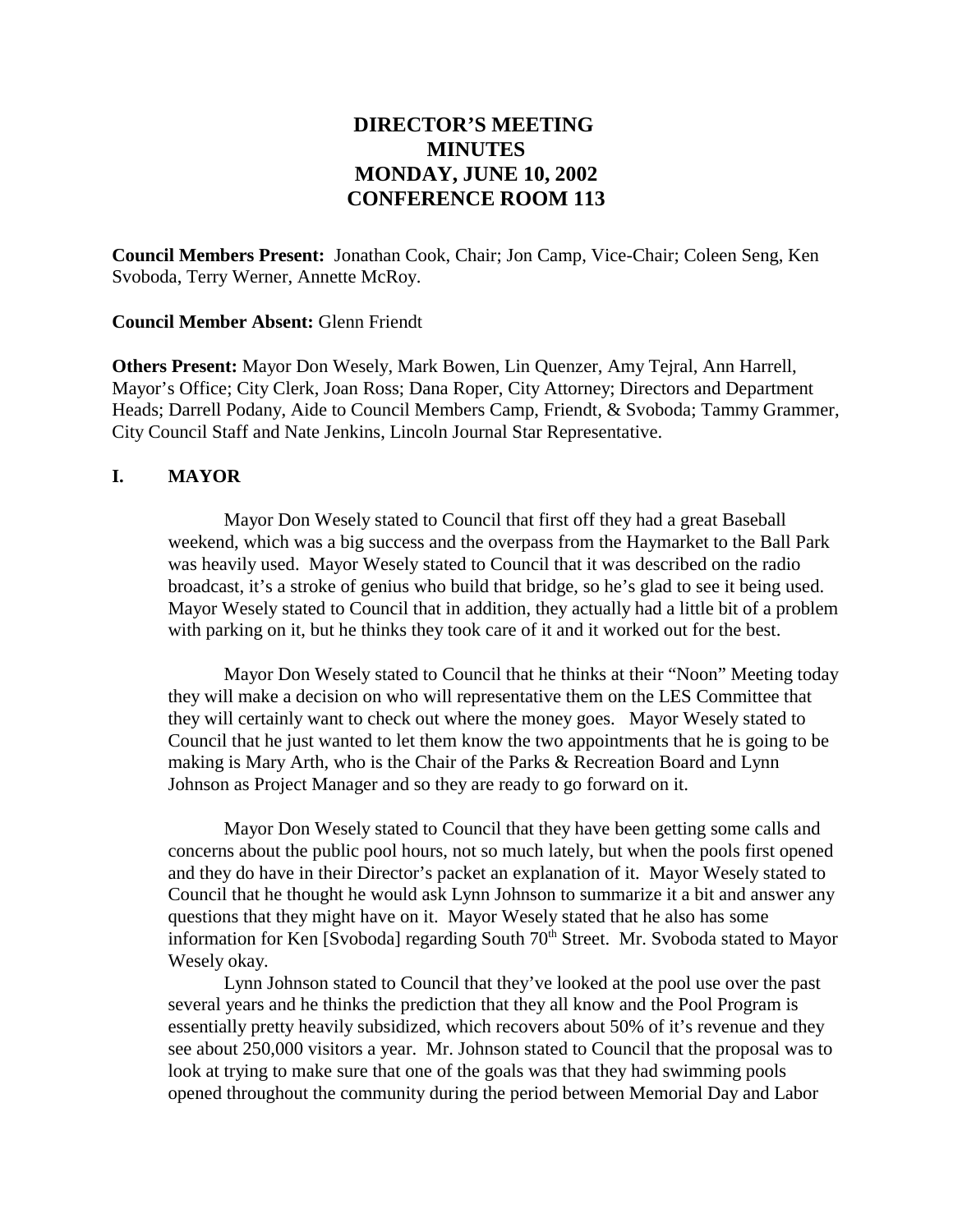Day. Mr. Johnson stated to Council that in the proposal they're keeping four pools opened, one in each quadrant during the evenings and they're closing the other seven neighborhood pools and if somebody has a "neighborhood pool pass" for instance to Belmont pool, they can use it at the quadrant pool in their area during evening hours at no additional cost (with exceptions -See Fact Sheet). Mr. Johnson stated to Council the other end of this is that they are looking at closing six of the pools and keeping five of them opened and those five pools will be Star City Shores, Highlands pool, University Place pool, Eden pool and Woods pool. Mr. Johnson stated to Council the reason they are keeping Woods pool opened is that the University uses it as a training session after the end of the season, which they pay a portion and their prorated to share the chemical costs and the good news about it is that they help them at some of the cost on keeping this pool opened and so that's why they are keeping Woods pool opened. Mr. Johnson stated to Council the other thing they are doing is that after August  $4<sup>th</sup>$ , when the neighborhood pools close their pool passes is good to all of the pools at no additional cost. Mr. Johnson stated to Council that right now, if you have a pool pass in one of the neighborhood pools it would cost you an additional  $50¢$  per person to get into Star City Shores and they are going to waive that fee, so if you have a pool pass to one of the neighborhood pools you would be able to go to Star City Shores after August  $4<sup>th</sup>$  at no additional cost. Mr. Johnson stated to Council that they are also planning an Informational Meeting at the Neighborhood Roundtable this Thursday, so if people have questions or concerns they have been invited to come to that meeting to get additional information. [Copy of the Summer 2002 Public Pool Hours Fact Sheet is on file in the City Council Office]

Lynn Johnson stated to Council that there was a question last week about South 70th Street regarding the medians north of Old Cheney Road on the fact that they don't at all look as good as they should. Mr. Johnson stated to Council that the landscaping contract on this project is just a little over \$50,000 and about \$10,000 of it has not been paid at this point. Mr. Johnson stated to Council what they're asking on Wednesday of the contractor is to come in and make the replacements on any of the trees that are dead, replace any of the scrubs that are dead and consolidate the scrubs around the base of the trees and so essentially what they will see out there is grass, scrubs and trees in the future. Mr. Johnson indicated to Council that depending on the time, some of it may not happen until next spring and so that's where they're headed on it. Mr. Johnson stated to Council that he wanted to let them know that before the contractor gets paid they are working on trying to enforce that contract. Mr. Johnson stated to Council the other thing that he wanted to make sure that they were aware of is that they had to have some ornamental flower plants as part of it and they're taking those away, so it is going to be essentially as he said earlier trees, scrubs and grass.

Lynn Johnson stated to Council that in regards to the Veteran's Memorial lights the Mayor received some calls about them and indicated that they may have seen the Letter-to-the-Editor yesterday about it. Mr. Johnson stated to Council that there are three flags and there are two lights and one lights the American Flag and the lights are on photo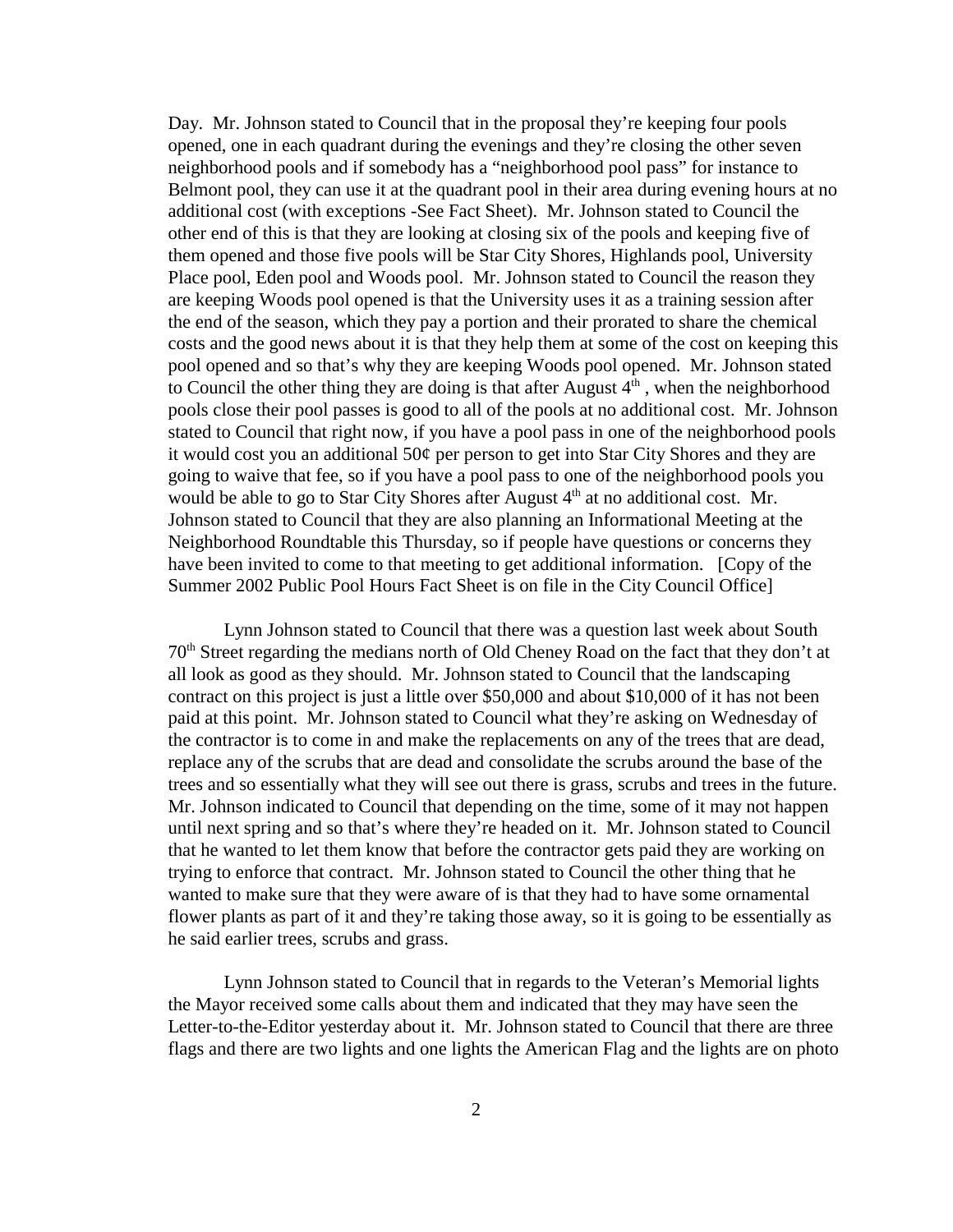cells that are at the ground, which they intend to get hit by motors and people walking through the park. Mr. Johnson stated to Council the light that lights the American Flag has been down and because it is on a photo cell they were not aware of it until somebody brought it to their attention, so unfortunately on Memorial Day the American Flag was flying, but the lights were not on. Mr. Johnson stated to Council that the situation has been rectified and stated that they have set out and every year they will be checking the light ahead of the Memorial Services to make sure that they don't have concerns with it. Mr. Johnson commented to Council so he doesn't have a good excuse, they just missed it, but they will be checking it on a regular basis.

Mr. Werner stated to Lynn Johnson that as long as he is up here and asked him if he could talk a little bit about Woods Park regarding the Wesleyan baseball field. Lynn Johnson stated to Mr. Werner that 'yes', they have had a proposal from Wesleyan to renovate the field to make it essentially a baseball field with the turf end field and they would fund most of the work. Mr. Johnson indicated to Council that it would be a cooperative effort between Wesleyan and the University that there would be an on going lease agreement and their use agreement would be like they have essentially with the University of Nebraska Campus Recreations for club use community fund. Mr. Johnson stated to Council that they had a meeting with the Neighborhood Association about a month ago and described the project and he thought the meeting went very well. Mr. Johnson stated to Council that he thinks at the end of the meeting the consensus was to let the project move ahead. Mr. Johnson stated to Council that there was a question about limiting access to the fields because it will be turf end fields and they will be highly managed fields. Mr. Johnson indicated to Council what happens is that the field gets used for a dog run because it's enclosed and people can take their dogs out and run. Mr. Johnson stated to Council the intent was that they keep the gate shut and only use it for baseball and there was a question about will the neighborhood be able to use it for pick up games or practice games and they said 'no', but the field immediately north of it, they would upgrade, so it is essentially the same. Discussion continued with Council, Lynn Johnson and Mayor Wesely on this issue with comments and questions from the Council. Following the discussion, Mr. Johnson stated to Council that they had questions and concerns that they don't have enough designated baseball facilities for youth baseball in the community and this helps address that concern.

Mayor Don Wesely stated to Council that he would like to ask Steve Hubka to came forward because he thinks they need to clarify a little bit about the background on the Budget. Mayor Wesely stated that he knows in two weeks they will be presenting it to them and going over it, but in some comments that they were hearing they thought they should just take a minute of their time to clarify some questions that they had on it.

[Steve Hubka passed out to Council some information - RE: Use of General Fund Balances] Steve Hubka stated to Council that last Monday night there was a discussion or comment made about a \$9 million budget gap and he suspects the math behind that is the original gap that they have been talking about. Mr. Hubka stated to Council so with the sheet that he handed out to them that he has given a history of he thinks thirteen Budget years on where the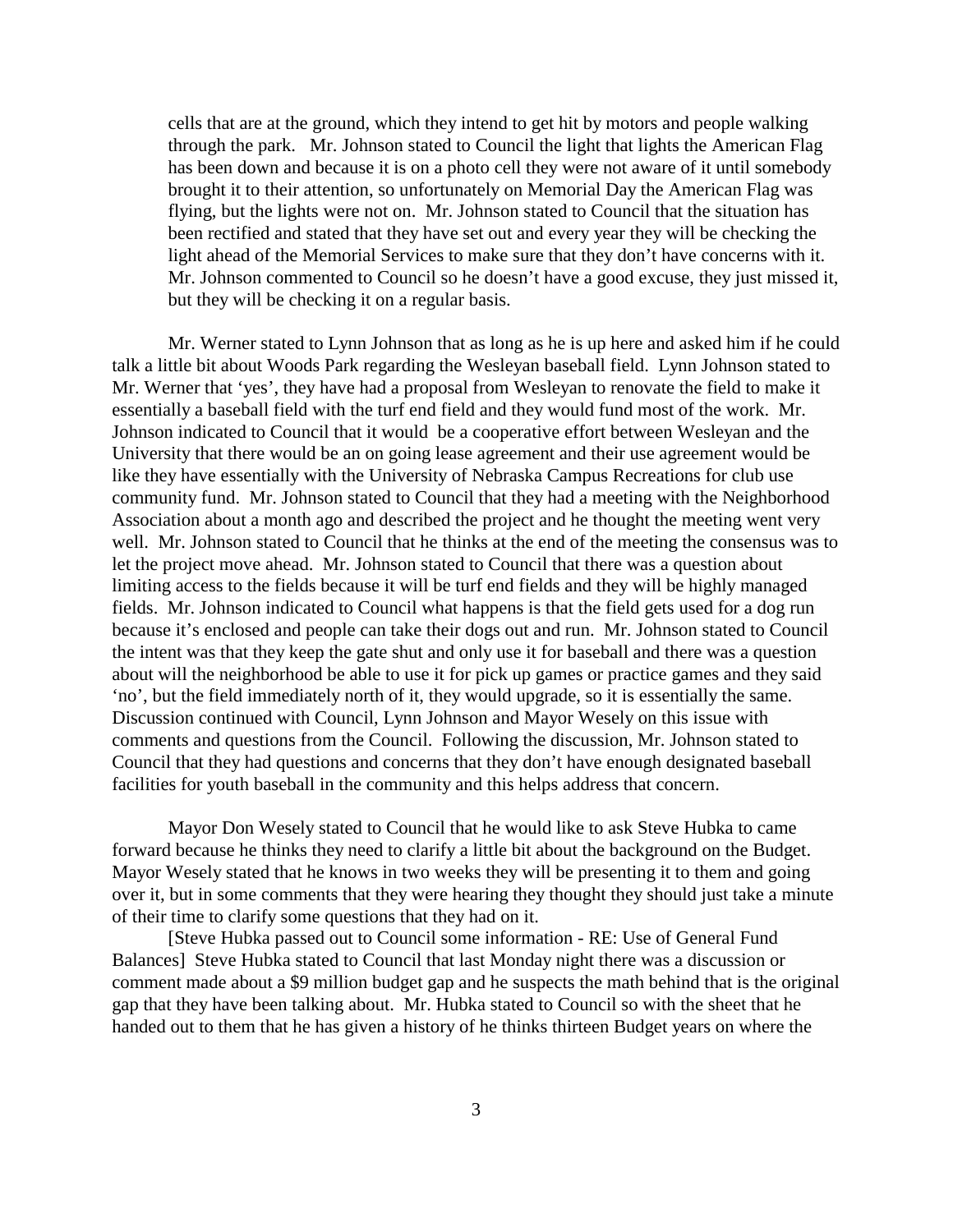General Fund Balances were at and how they used them and what percentage of the total that makes up. Steve Hubka went over the handout with Council. [Copy of this material is on file in the City Council Office] Discussion continued with Council and Steve Hubka on this issue with comments and questions from the Council.

Ms. Seng asked Mayor Wesely if he would sometime get her the names of the top people at Kawasaki. Mayor Wesely stated to Ms. Seng 'sure'. Ms. Seng stated to Mayor Wesely okay and 'thanked' him.

Ms. McRoy stated to Mayor Wesely that the park dedication went really well on Saturday at Hartley Park and it was very nice. Ms. McRoy stated that Lynn [Johnson] and staff did a good job. Mayor Wesely asked Ms. McRoy if Curt [Donaldson] was there and if he was happy. Ms. McRoy stated to Mayor Wesely 'oh' yes. Mayor Wesely commented that means a lot to Curt [Donaldson]. Ms. Seng stated that Curt [Donaldson] had a video and he had his little video player right there and they were watching right there how they built it, so they watched the whole video on it. Ms. McRoy stated to Lynn [Johnson] that she appreciates him taking the time to come out to it. Mr. Johnson stated to Ms. Roy that it was fun.

1. Letter from Mayor Don Wesely to Dr. Phil Schoo, Superintendent, Lincoln Public Schools - RE: The potential for replacement or renovation of Arnold Heights Elementary School and opportunities for "wrap-around" services were discussed during the May  $13<sup>th</sup>$  Super Commons Meeting (Council received their copies on 6/3/02). — NO COMMENTS

#### **II. CITY CLERK**

City Clerk Joan Ross stated to Council that on their Agenda today, she would like to call Items 6, 7, 9 & 10 [Vacating a portion of Hawthorne Addition on property generally located at S.W. 27<sup>th</sup> Street and South Street; Change of Zone 3361-Application of Hartland Homes, Inc. for a change of zone from AG Agricultural to R-3 Residential on property generally located at S.W. 27<sup>th</sup> Street and South Street; Special Permit 1951-Application of Hartland Homes Inc. to develop Hartland Homes Southwest Community Unit Plan for 120 multiple family units, 186 single family units and 59 unassigned units, on property generally located at S.W.  $27<sup>th</sup>$  Street and South Street; & Accepting and approving the preliminary plat of Hartland Homes Southwest for 187 lots and four outlots, with waivers to the required block length and street trees, on property generally located at S.W. 27<sup>th</sup> Street and South Street] together, since they are all on the Hartland Homes Projects and then they will probably ask for a motion to delay on Items 9 & 10, so they can catch up to the vote.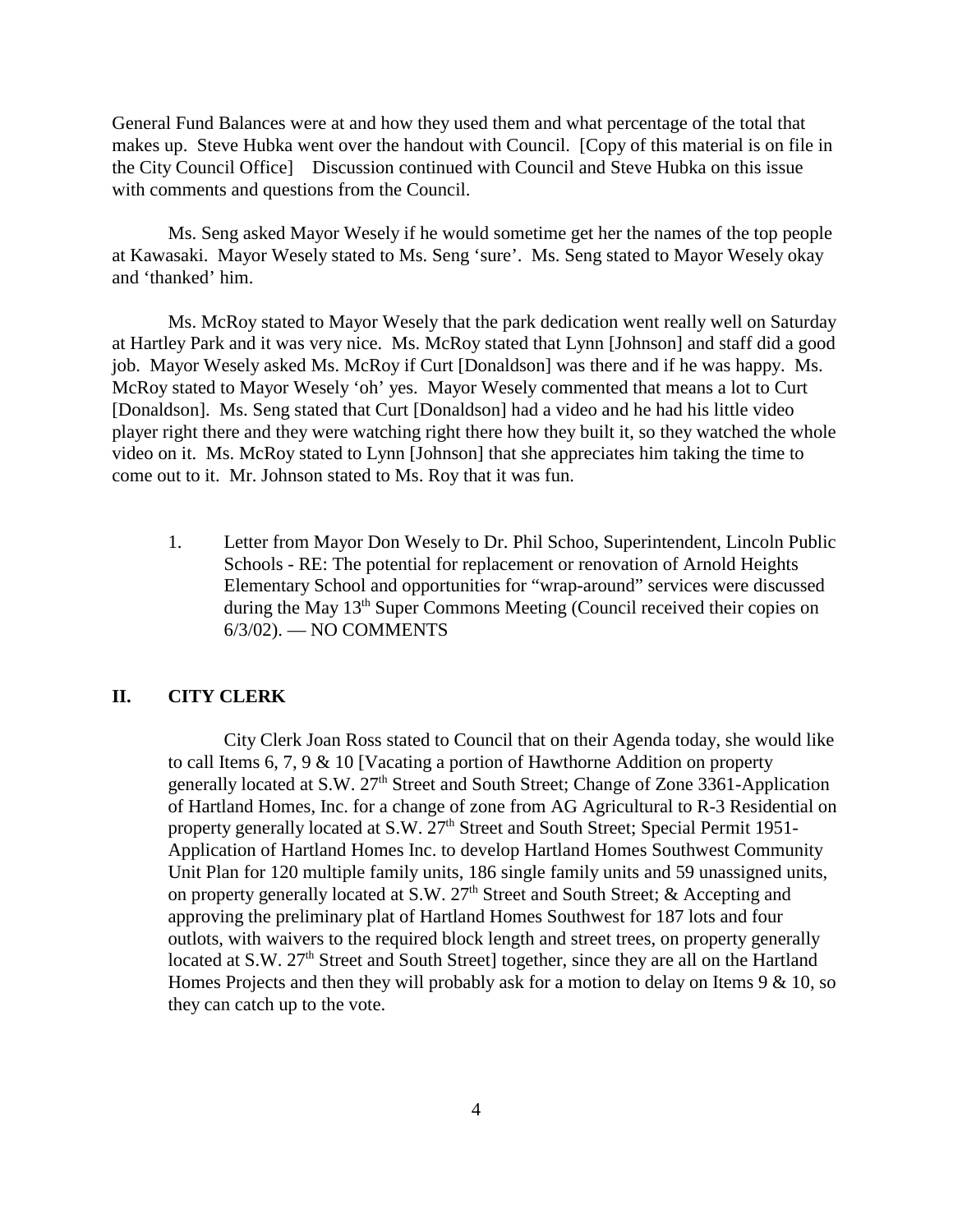City Clerk Joan Ross stated to Council that in regards to Item 13 [Approving the issuance of Bonds by the Lincoln-Lancaster County Building Commission in an amount not to exceed \$11,000,000 for the purpose of refunding certain outstanding Bonds of the Commission and paying the costs of additional facilities for the Commission] she has a request to withdraw this item and indicated that it was by Don Herz.

1. Material from City Clerk Joan Ross - RE: Her letter to JNP the Petitioner who wishes to purchase all of vacated portion including Simonds portion (Simonds do not wish to purchase) - Street Vacation No. 95024 (01V-12 & 01-20) Pt  $67<sup>th</sup>$ Seward 150' north (Council received their copies of this material on 6/3/02) **AND** Response from Clinton Thomas. — NO COMMENTS

#### **III. CORRESPONDENCE**

#### **A. COUNCIL REQUESTS**

#### **ANNETTE McROY**

- 1. OUTSTANDING Request to **Library Department/** Public Works & Utilities Department - RE: Can a Library sign be erected in the area of West Knight & NW 48th Street? (RFI#108-4/8/02). — **1.) SEE RESPONSE FROM PUBLIC WORKS & UTILITIES DEPARTMENT RECEIVED ON RFI#108 - 4/24/02. —** NO COMMENTS
- 2. Request to Nicole Fleck-Tooze, Public Works & Utilities Department/Health Department (Health - RFI#110A) – RE: (Again) A problem with one of the undeveloped lots, 544 Lamont (PW – RFI#110 - 5/8/02)**. — 1.) PUBLIC WORKS & UTILITIES DEPARTMENT REFERRED THIS RFI#110 TO THE HEALTH DEPARTMENT - RFI#110A FORWARD TO THE HEALTH DEPARTMENT — 2.) SEE RESPONSE FROM HEALTH DEPARTMENT RECEIVED ON RFI#110A - 6/03/02 - WAS REFERRED TO JOHN BOISE IN BUILDING & SAFETY. —** NO COMMENTS
- 3. Request to Library Department RE: Kids using the Internet at the libraries (RFI#111 - 5/30/02). — NO COMMENTS
- 4. Request to County Commissioners RE: Promoting Lincoln (RFI#112 6/03/02). — NO COMMENTS
- 5. Request to Health Department/PRT Team RE: Junk problem at 225 NW 22<sup>nd</sup> Street (RFI#113 - 6/6/02). — NO COMMENTS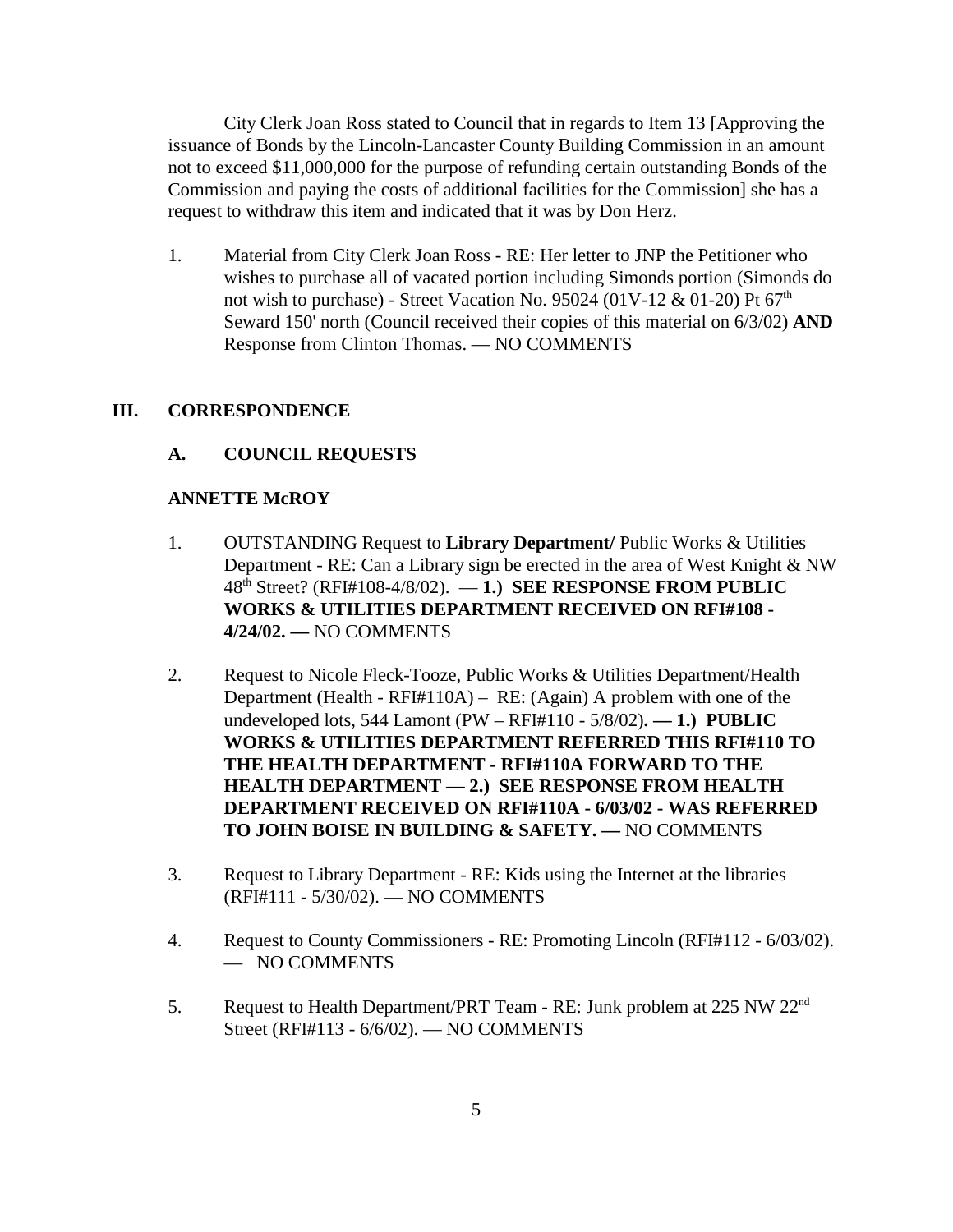#### **TERRY WERNER**

- 1. OUTSTANDING Request to Parks & Recreation Department RE: Woods Park (RFI#59 - 4/30/02). — NO COMMENTS
- 2. OUTSTANDING Request to Lynn Johnson, Parks & Recreation Director RE: Bike Path (RFI#60 - 5/22/02). — NO COMMENTS
- 3. Request to Norman Agena, County Assessor RE: Commercial Property Assessments (RFI#61 - 5/22/02). — **1.) SEE RESPONSE FROM NORMAN AGENA, COUNTY ASSESSOR RECEIVED ON RFI#61 - 5/23/02. —**  NO COMMENTS
- 4. OUTSTANDING Request to Public Works & Utilities Department RE: Public transportation and ease of walking or biking (RFI#62 - 5/22/02). — NO **COMMENTS**
- 5. E-Mail from Terry Werner to Joan Ray RE: Posted on website RE: Selling the Old Federal Building is just plain wrong! But inevitable? (Council received their copies of this E-Mail on 6/3/02). — NO COMMENTS
- 6. Request to Ann Harrell, Mayor's Office RE: Employees/Consultants (RFI#63 6/6/02). — NO COMMENTS
- 7. Request to Dana Roper, City Law Department RE: Liquor Licenses/Special Permits (RFI#64 - 6/6/02). — NO COMMENTS

#### **COLEEN SENG**

- 1. Request to Public Works & Utilities Department-Transportation RE: A left turn signal at  $48<sup>th</sup>$  & Adams (RFI#899 - 5/20/02). — Ms. Seng stated that she hasn't heard back on this Request For Information (#899) officially yet, but she thinks Nicole Fleck-Tooze is looking at it. Nicole Fleck-Tooze stated to Ms. Seng 'yes', they are taking a look at it. Ms. Seng stated to Ms. Tooze okay.
- 2. Request to Public Works & Utilities Department Sidewalks RE: A sidewalk situation on Leighton Street on the north side of Kahoa Park (RFI#900 - 5/20/02). — **1.) SEE RESPONSE FROM HARRY KROOS, PUBLIC WORKS & UTILITIES DEPARTMENT RECEIVED ON RFI#900 - 6/6/02**. — Ms. Seng stated to Tammy Grammer that she can remove this Request For Information (#900) from the Agenda. Ms. Grammer stated to Ms. Seng okay.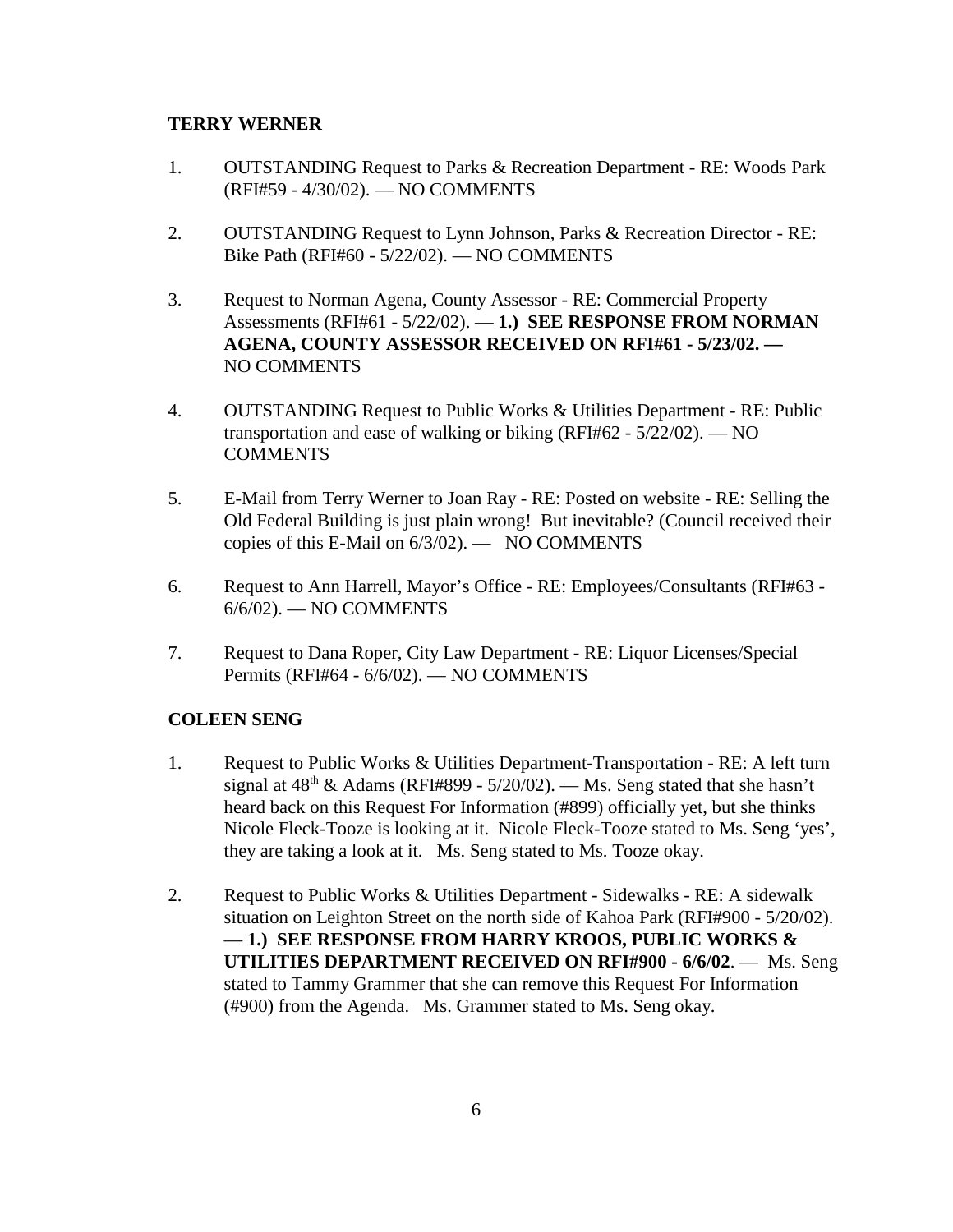3. Request to Law Department/Police Department - RE: Noise level in the morning hours (RFI#901 - 5/22/02). — **1.) SEE RESPONSE FROM CAPTAIN DOUG SRB, LINCOLN POLICE DEPARTMENT RECEIVED ON RFI#901 - 5/31/02. —** Ms. Seng stated to Tammy Grammer that she can remove this Request For Information (#901) from the Agenda. Ms. Grammer stated to Ms. Seng okay.

Mayor Don Wesely stated to Council that he apologizes, but he was going to bring something else up and he forgot to and indicated that this list has reminded him. Mayor Wesely stated to Council that the liquor license for Courtney at Randolph that he will be vetoing it. Mayor Wesely stated to Council that he thinks their concern is consistency because they have been very consistent and just kind of gave away [inaudible] and it depended on who showed up for the meeting and legally that gets them into some trouble, so they are going to be fairly hard on it, unless they change the foot figure and then take a look at that. Mr. Werner stated to Mayor Wesely that he sent through a Request For Information (#64) regarding the Liquor Licenses/ Special Permits to the Law Department to prepare a change to the special permit process for liquor licenses to exclude mitigating circumstances making the ordinance simply read 100 feet. Mr. Svoboda stated to Mayor Wesely that he would urge him to reconsider the veto only because they had nobody in opposition come forward other than a couple of letters that they also understood had been some what detailed on their concerns that they originally had from the school was that a number of students walking up in that direction and really they were more concerned about the sale of tobacco than on the sale of alcohol at least the individuals that he spoke with about it. Mayor Wesely stated to Mr. Svoboda that he will take another look at it, but he's just saying that he's trying to look at some consistency on it. Mr. Svoboda stated to Mayor Wesely okay and 'thanked' him. Discussion continued with Council and Mayor Wesely on this issue with comments and questions from the Council.

#### **JONATHAN COOK**

- 1. OUTSTANDING Request to Don Killeen, C/C Property Management RE: Old Federal Building Improvements (RFI#70 - 4/22/02). — Mr. Cook stated to Tammy Grammer that she can remove this Request For Information (#70) from the Agenda. Ms. Grammer stated to Mr. Cook okay.
- 2. OUTSTANDING Request to Clint Thomas, Urban Development Department RE: Old Federal Building Appraisal Review (RFI#71 - 4/22/02). — Mr. Cook stated to Tammy Grammer that she can remove this Request For Information (#71) from the Agenda. Ms. Grammer stated to Mr. Cook okay.
- 3. OUTSTANDING Request to Dallas McGee, Urban Development Department RE: Old Federal Building (RFI#73 - 5/13/02). — Mr. Cook stated to Tammy Grammer that she can remove this Request For Information (#73) from the Agenda. Ms. Grammer stated to Mr. Cook okay.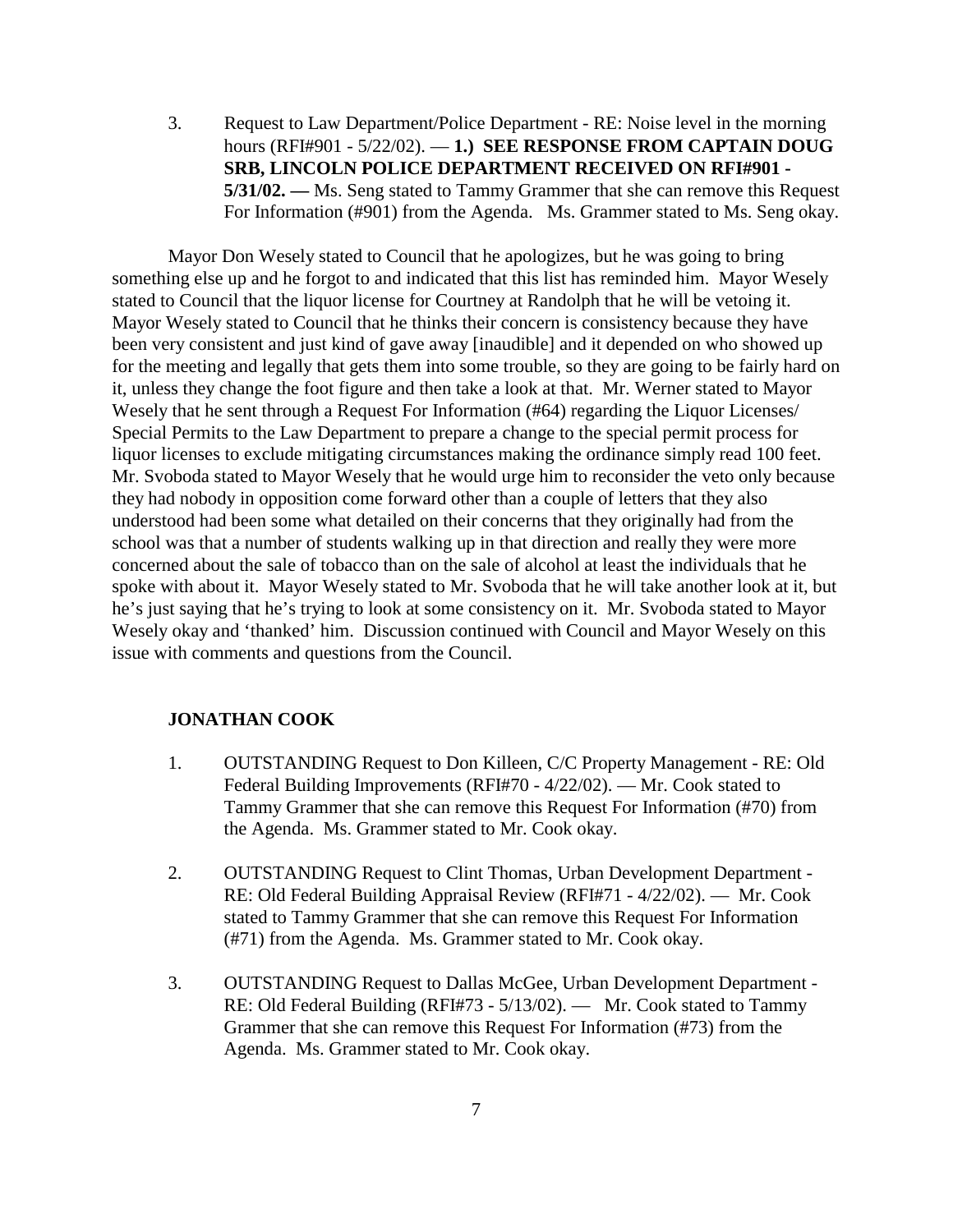#### **GLENN FRIENDT**

1. Letter from Sara Dodder Furr, MA La Leche League Leader to Glenn Friendt - RE: Writing this letter to sing the praises of a dynamic woman in our community, Bonnie Coffey. — GLENN FRIENDT ABSENT - NO COMMENTS

#### **B. DIRECTORS AND DEPARTMENT HEADS**

#### **COUNTY COMMISSIONERS**

1. Letter from Bob Workman, Chairman of the Board Lancaster County Commissioners to Kirk Nelson, Assistant Director, Nebraska Game and Parks Commission - RE: They have voted 4-1 to support the Nebraska Game and Parks Commission's application for a Section 6 Cooperative Endangered Species Conservation Fund Grant. — NOTED WITHOUT COMMENTS

#### **FINANCE/BUDGET**

1. Inter-Department Memo from Sherry Wolf - RE: Budget Meetings with City Council & City-County Commons. — NOTED WITHOUT COMMENTS

#### **FINANCE/CITY TREASURER**

1. Material from Don Herz & Melinda J. Jones - RE: Resolution & Finance Department Treasurer Of Lincoln, Nebraska - Investments Purchased Between May 28 and May 31, 2002. — NOTED WITHOUT COMMENTS

# **HEALTH DEPARTMENT**

1. NEWS RELEASE - RE: Household Hazardous Waste Collection Scheduled For June 14 & 15. — NOTED WITHOUT COMMENTS

# **LIBRARY**

1. NEWS RELEASE - RE: Library Board Candidates Sought - Lincoln City Library Board of Trustees seeks candidates to fill vacancies occurring as of September 1, 2002 - One seven-year appointment (2002-2009) and one four-year appointment (2002-2006) will be made. — Mr. Cook stated that they will be discussing this issue at the "Noon" Meeting today.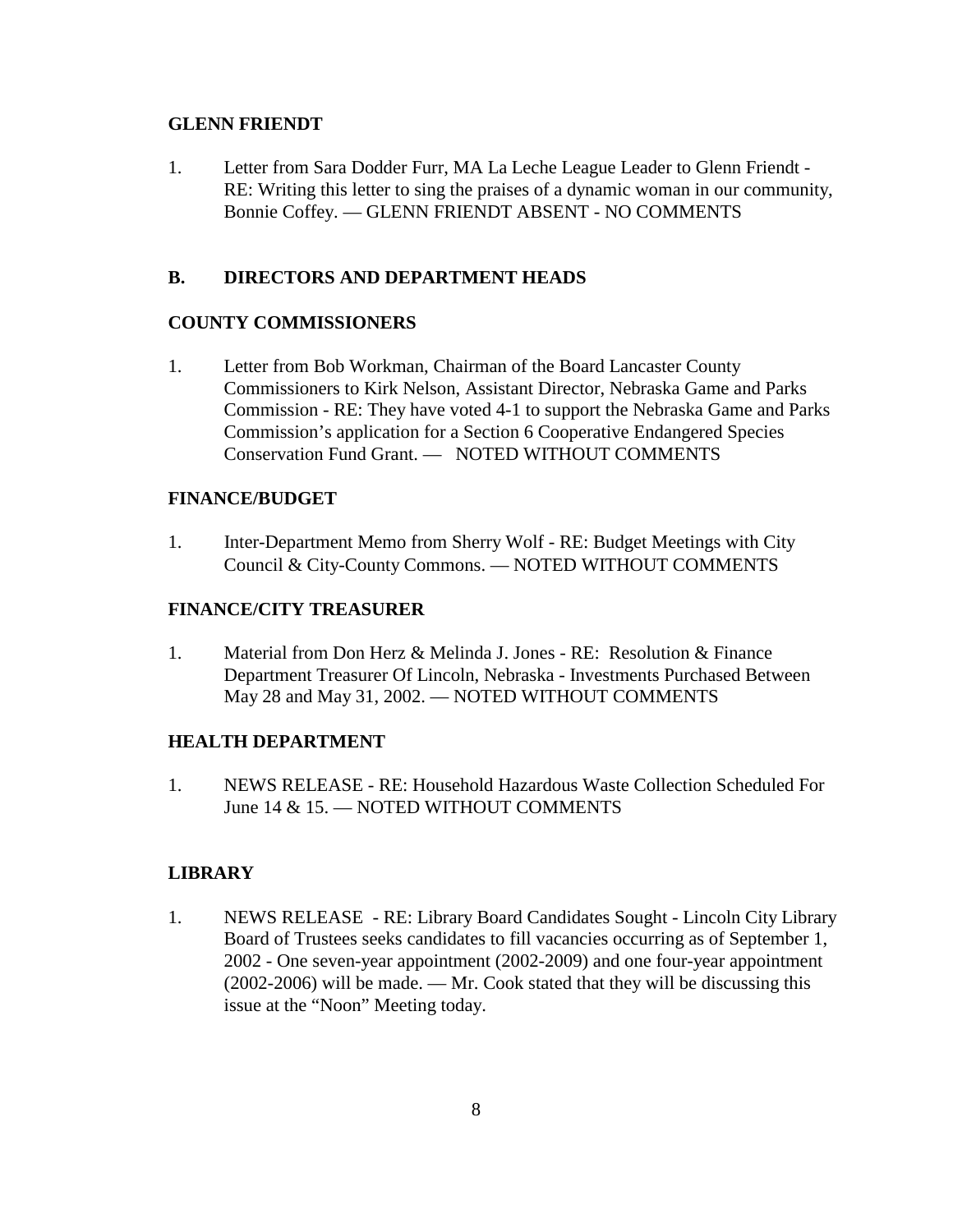2. Letter from Carol J. Connor - RE: Library Board Public Meetings on Internet Safety Policy. — Ms. McRoy stated that the Library Board will hold a special meeting on its proposed Internet Safety Policy to take public comments on the proposed policy and asked if everyone was invited to these meetings. [No one from the Library Department was present] Darrell Podany stated to Ms. McRoy that he is on the Library Board and commented that he's not speaking for the staff, he can tell them that there is going to be two meetings, which will be a Public Hearing on the Internet Policy. Mr. Podany stated to Ms. McRoy that its probably driven by CIPA (Children's Internet Protection Act), which is partly driven by what they want to find out from people in the community on what they think about Internet Filtering. Ms. McRoy stated to Mr. Podany okay and asked if he knows if they struck that Federal law down, which was related to this issue. Mr. Podany stated that they do get some funding from the Federal Government that the filtering was tied to funding and the fact that the Appeal Court struck it down means something, but it also is going to be appealed in the Supreme Court, so it is still up in the air. Ms. McRoy asked Mr. Podany if this was announced at the Neighborhood Roundtable because she was talking to some people on Saturday at the Hartley Park dedication and they knew nothing about it. Mr. Podany stated to Ms. McRoy that the press releases have gone out about it and it was supposed to be announced to the public. Mr. Podany noted that the  $1<sup>st</sup>$  Meeting is at 7:00 p.m. on Thursday night (June  $13<sup>th</sup>$ ) and again on Saturday morning (June  $15<sup>th</sup>$  at 10:00 a.m.). Mayor Wesely stated to Ms. McRoy that they can bring it up at the Neighborhood Roundtable Meeting. Ms. McRoy stated to Mayor Wesely okay that she thinks they should because she has been trying to spread the word and she has had a couple of complaints about it. Further discussion continued on this issue.

#### **PARKS & RECREATION DEPARTMENT**

1. Fact Sheet from Lynn Johnson - RE: Summer 2002 Public Pool Hours Fact Sheet. — Mr. Cook stated that they have already discussed this issue under "I. Mayor". (See that discussion)

#### **POLICE DEPARTMENT**

1. Response Letter from Captain Doug Srb to Tifini Bailey - RE: In response to her concerns with the address of 6408 Morrill. — Ms. Seng stated to Council that she talked to them about this one last week.

#### **PUBLIC WORKS & UTILITIES DEPARTMENT**

1. Response E-Mail from Harry Kroos to Mrs. Wiebe - RE: Sidewalk at Eden Pool Area. — NOTED WITHOUT COMMENTS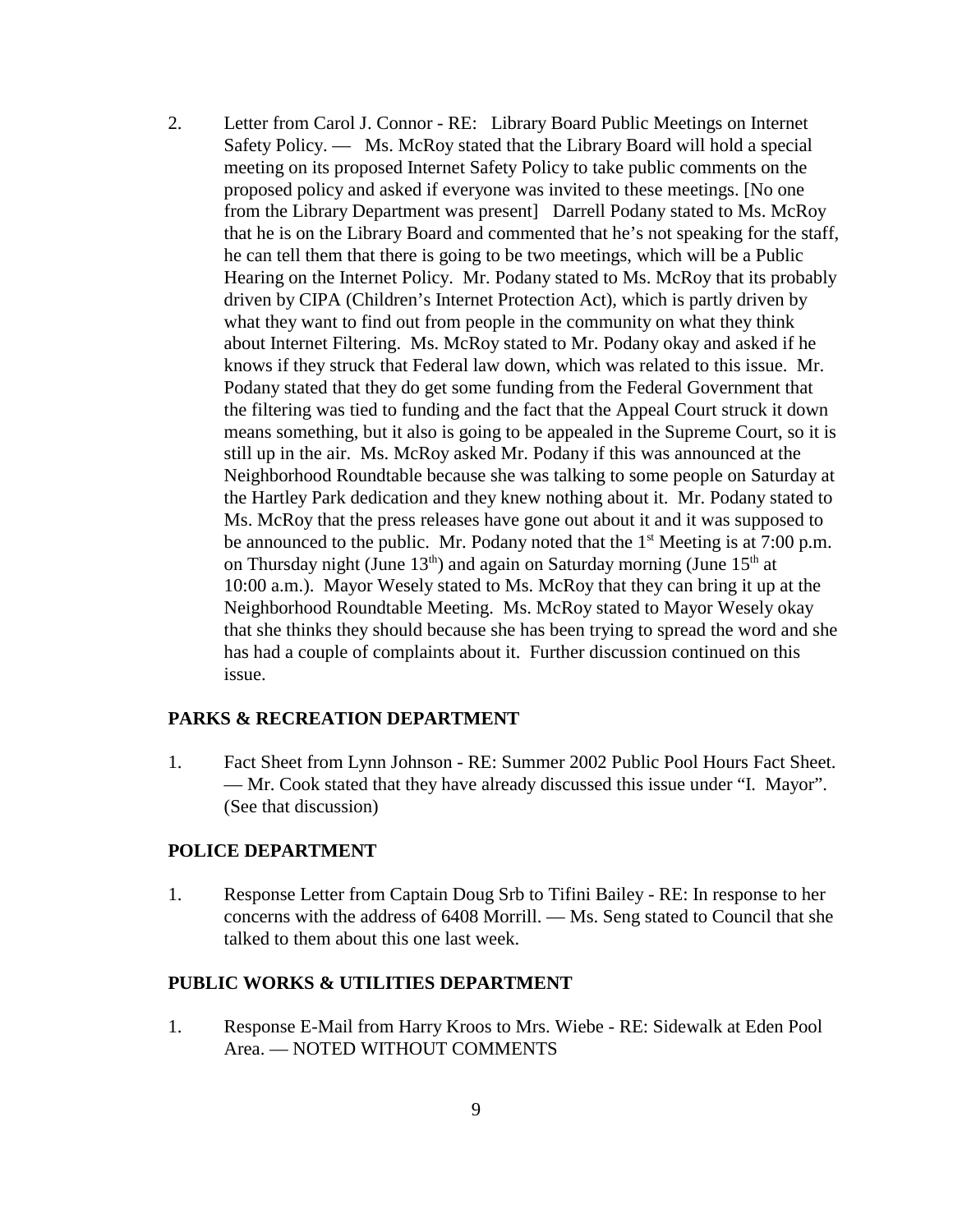2. Report from Duncan Ross - RE: Amendments to April 3, 2002, Comprehensive Plan (Report on file in the City Council Office). — Mr. Cook stated that he thinks this item is not actually from the Public Works & Utilities Department that it is actually from the Planning Department. Tammy Grammer stated to Mr. Cook that's correct and apologized to them and stated that she put it under the wrong one. [This item should have been listed under "Planning Department"]

#### **URBAN DEVELOPMENT DEPARTMENT**

- 1. Report RE: Appraisal: Old Federal Building, 129 North 10<sup>th</sup> Street, Lincoln, Nebraska - Prepared For: City Of Lincoln-c/o Marc Wullschleger, Director Urban Development Department – Prepared By: Richard L. Keith, MAI-Great Plains Appraisal, Inc. - File Number: 02-0070 (Council received their copies of this Report on 6/3/02)(Report on file in the City Council Office). — NOTED WITHOUT COMMENTS
- 2. '**CORRECTED' MEMO** from Troy Gagner RE: Corrected: Living Wage Information. — Mr. Cook stated that this is the corrected coverage page, so now it is all cleared up.

#### **WOMEN'S COMMISSION**

1. Report from Bonnie Coffey – RE: Director's Report - May, 2002. — NOTED WITHOUT COMMENTS

# **C. MISCELLANEOUS**

- 1. Letter from Clinton Elementary School with 5 signatures RE: As a group the Clinton Elementary Student services team would like to respectfully request that you take another look at your proposal of cutting the Student Resource Officers (SRO's) that serve LPS elementary schools. — Mayor Don Wesely stated to Council just so they know, they have had some others in regards to this issue even from the schools and noted that he wrote back saying 'boy' it would be nice if schools all paid for it.
- 2. Letter from Richard Hedrick RE: In respect of City of Lincoln property between the street and the private property owned by private individuals known as parking (Council received their copies of this letter on 6/3/02). — Mr. Cook stated that this is something they already received copies of and indicated that he doesn't recall what the response was on it. Nicole Fleck-Tooze asked Mr. Cook if he wants a response on it. Mr. Cook stated to Ms. Tooze that he doesn't know if he has the letter handy, so he doesn't know if they should respond to it. Ms. Tooze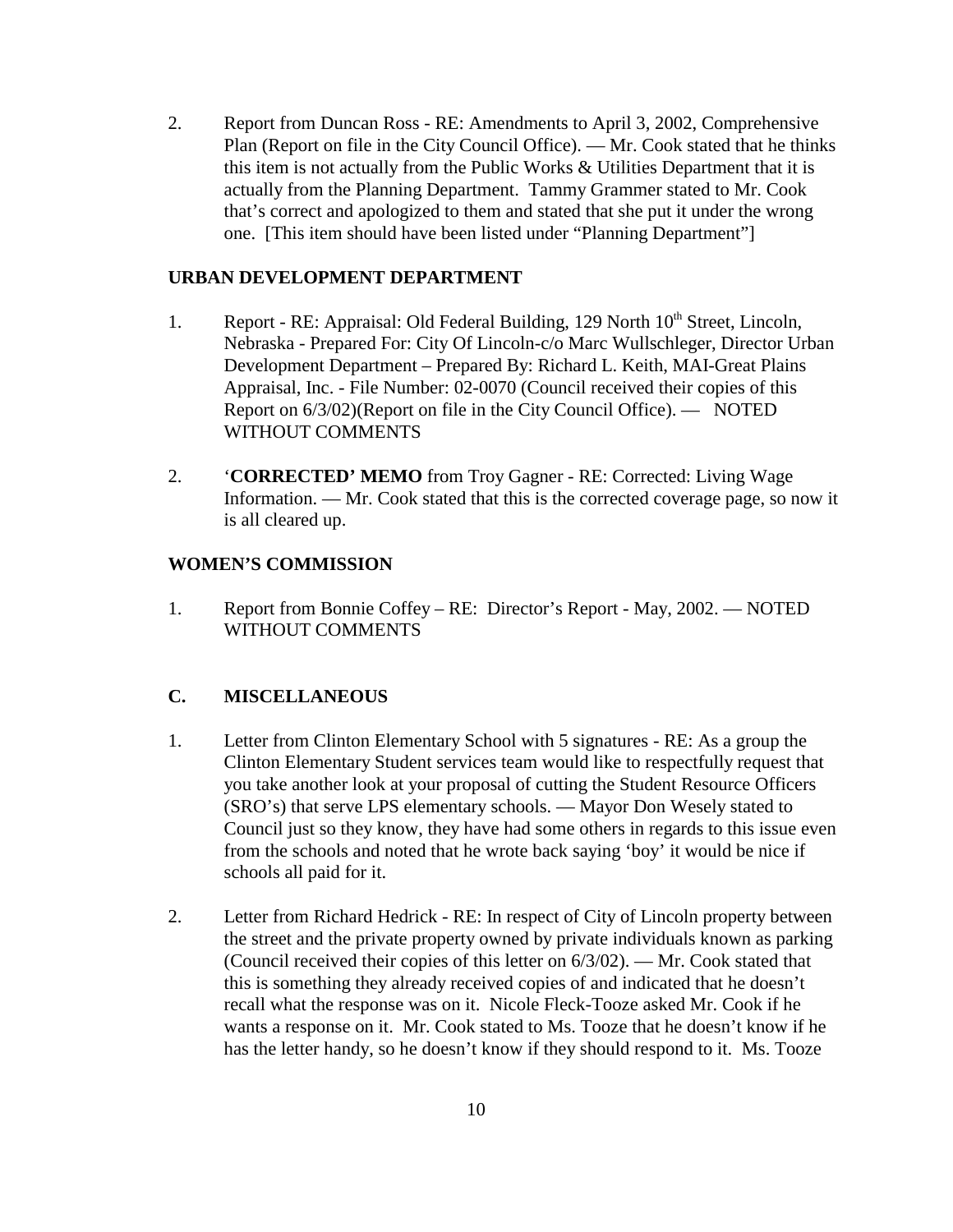stated to Mr. Cook okay and noted that basically this is the gentleman who showed up after their regular Agenda and his question was that yet they have killed all the vegetation within, she believes, the right-of-way, so he's asking to reduce it to private property. Mr. Cook stated that their ordinance only allows grass, trees and scrubs and asked if it allows dirt or is dirt considered like the base thing, so its always allowed. Ms. Tooze stated to Mr. Cook that there's no specific reference to whether you could just have a bare soil, but of course, you can't have mud in the street and so forth. Ms. Tooze stated to Mr. Cook that she thinks the appropriate department would probably be the Law Department to respond to this letter. Ms. Tooze stated to Council that this gentleman is asking for something that would be legally binding on the part of the City of Lincoln to send him in writing on it. Mr. Cook stated to Ms. Tooze okay, they will have the Law Department respond to this letter.

- 3. Letter from Larry D. Morrison, Boy Scout Troop 12, Troop Advancement Chairman to Council Chair Jonathan Cook - RE: Eagle Scout Casey James Finch he completed his Eagle requirements on April 9<sup>th</sup> - **(Joan Ray sent out a letter of Congratulations signed by Council Chair)**. — Mr. Cook stated that this issue has already been taken care of.
- 4. E-Mail from Dale Van Dusen RE: Veterans Garden. Mr. Cook stated that they have already talked about this issue today. (See that discussion under "I. Mayor")
- 5. Letter from Rolf Edward Shasteen, Attorney at Law RE: Notice of Claim pursuant to the Nebraska Political Sub-Divisions Tort Claims Act - Lois Lockman - client was walking down the sidewalk when she fell over an uneven area of concrete located at 5530 Limestone Road. — Mr. Cook stated that they are being sued. Mr. Camp stated to Dana Roper that he would like to know some further information about this matter, which they all should be some what concerned about. Mr. Camp stated to Mr. Roper that maybe he could bring some policy response to them or something and indicated that he would appreciate it. Dana Roper stated to Mr. Camp that it probably would have to come from the Public Works Department in terms of what they are doing about the sidewalks and what they have in mind and what it is going to cost. Discussion continued with Council, Mayor Wesely and Dana Roper on this issue with comments and questions from the Council. Mr. Camp stated to Dana Roper that they will talk later about it.
- 6. E-Mail from Sandy Ireland RE: The Old Federal Building Sale (Council received their copies of this letter on 6/3/02). — NOTED WITHOUT **COMMENTS**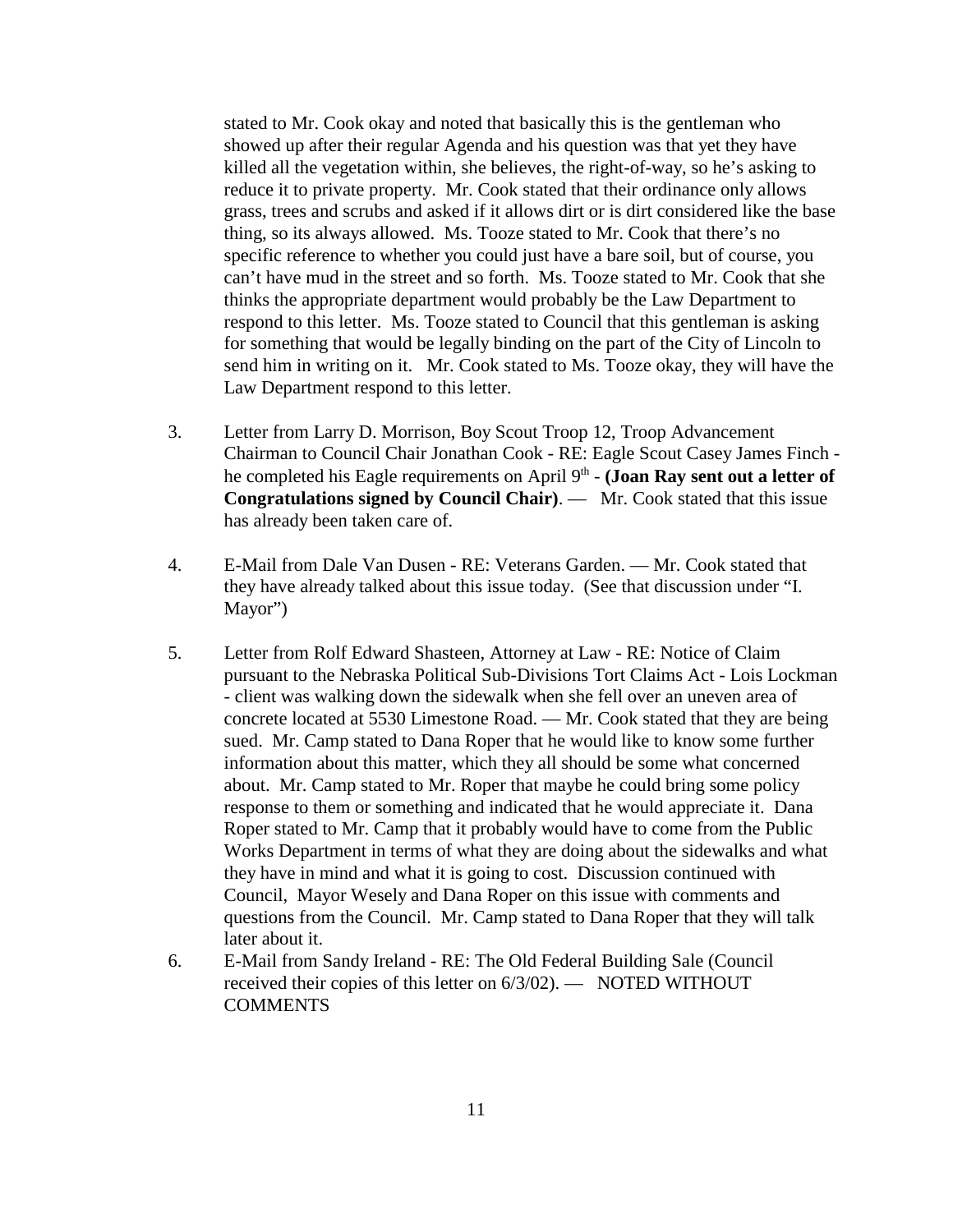7. Letter from John Tavlin, Attorney At Law (to Jonathan Cook) - RE: The Snow Removal Ordinance. — Mr. Cook stated to Dana Roper that he knows they voted last week to assess this guy, but is he comfortable with it or would he prefer that they perhaps reconsider their action this week. Ms. McRoy stated to Mr. Cook to just write him a letter and tell him that they voted on it. Mr. Cook stated to Ms. McRoy that he knows, but it is more of an issue, if you've read the material from this guy and asked Dana [Roper] if he's comfortable with their action or is he in fact misinformed or does he want more time to consider what he's arguing. Dana Roper stated to Mr. Cook that they can take a closer look at what he said. Mr. Cook stated to Mr. Roper okay, but is he okay with them having passed the assessment on him and asked what would their choice be, if he came back and said 'well' he has a point, they are kind of stuck now they've assessed him. Mr. Roper stated to Mr. Cook if they wish to reconsider and give them a week or two to look at it that's fine. Some Council Members commented 'no'. Mr. Cook stated that he just wants to make sure that the Law Department is comfortable with all of this because this gentleman has come up with quite a legal argument and perhaps there's no validity to it what so ever, but he's just trying to be safe. Mayor Wesely stated that if he wants to take them to court on this one, he says let's go for it. Discussion continued with Council on this issue with comments and questions from the Council.

#### **IV. DIRECTORS**

**URBAN DEVELOPMENT DEPARTMENT -** Marc Wullschleger stated to Council that the demolition of the Midas Building will start today, hopefully. Mr. Wullschleger stated to Council that they have had a little bit of a delay because they couldn't find the water pipe that went into the building, but apparently they have found it. Mr. Wullschleger stated to Council that the demolition will start today for their information and some Council Members commented 'woe' and then they had a lot of comments and questions in regards to this issue. Mr. Werner asked Mr. Wullschleger why is it being demolished, who's paying for it and what's going to happen in place of it. Mr. Wullschleger stated to Mr. Werner that it is being demolished because of the plan that they continue to respond to on North  $27<sup>th</sup>$  Street. Mr. Wullschleger stated to Council that they are paying for it from the Community Development Block Grant Fund and indicated that they are going to put a landscape parking lot there and they're talking to the two, basically the owners, to purchase it at their direction. Mr. Werner stated to Mr. Wullschleger so they would pay for the landscape parking lot and Mr. Wullschleger stated to Mr. Werner that's correct. Mr. Camp stated to Mr. Wullschleger that he got a call from someone [inaudible-of who] who wants to buy that kind of a business there and so why would they want to demolish the building and take it off of tax roles. Mr. Wullschleger stated to Mr. Camp because that was the decision they decided on [inaudible] and commented it's a little to late. Mr. Camp commented 'no', it's never to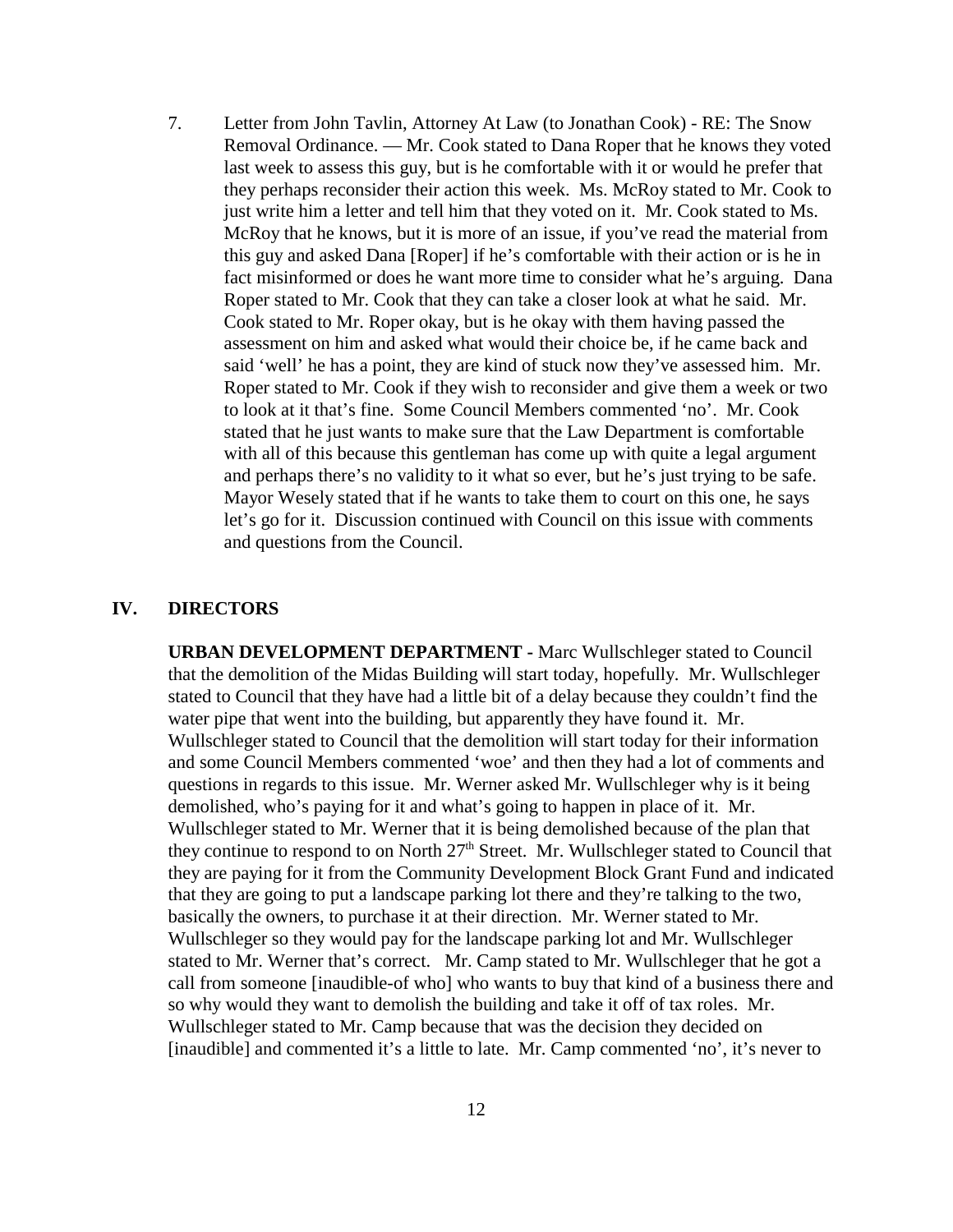late and asked why take it off the tax roles. Mr. Wullschleger stated to Mr. Camp that they are not taking it off tax roles. Ms. McRoy stated that she has also had people ask her about it. Mr. Wullschleger indicated to Council that this sat on the market for a long time and they came to them about buying it. Mr. Wullschleger stated to Council that this is the North 27<sup>th</sup> Street Redevelopment Project and indicated that if they wanted to leave North  $27<sup>th</sup>$  Street the way it was they could have done that, but they choose not to and indicated that they have torn down more than this building down there. Mr. Wullschleger stated to Council that this all went to a Citizen Committee and they are the ones that made the actual decision, which they came back to him and he blessed the decision and they went to the Mayor and he blessed the decision. Ms. Seng stated that there was a commitment made in the past years to move forward on North  $27<sup>th</sup>$  Street, which is a large Redevelopment Project and these were decisions that were made and then made in cooperation with the business owners and the neighborhood folks in that area. So, what Mr. Wullschleger is doing is following a plan that was laid out by that Task Force, which was appointed by the City Council and a Mayor at some point, which it had City Council members on that Task Force. Further discussion continued with Council and Marc Wullschleger on this issue with a lot of comments and questions from the Council.

**PUBLIC WORKS & UTILITIES DEPARTMENT -** Nicole Fleck-Tooze stated to Council that in response to a couple of items that they raised last week. Ms. Tooze stated to Mr. Camp that one was regarding the South  $70<sup>th</sup>$  Street widening that he raised about the concerns of the South Fork Homeowners Association and she thinks the particular E-Mail that he referenced was from Greg Nielson. Ms. Tooze stated to Mr. Camp that she doesn't believe that they had it, but she has a copy of it now and so they will respond to it in writing. Ms. Tooze indicated that she thinks there was a few different things out there that they had concerns about, one was the light pole that came down, which the contractor is responsible for it and they will be getting it back up. Ms. Tooze stated to Mr. Camp the scrubs that had been impacted [inaudible] and the sprinkler heads that was of concern that apparently they have never received an invoice or the dollar amount was one of the concerns on there. So, they don't know and they can't respond to that, but they will be sending a response back on it.

Nicole Fleck-Tooze stated to Council that regarding the Highlands pool sidewalk, which she thinks Annette [McRoy] talked about it last week about the stretch from West Keating to the pool that was built last summer. Ms. Tooze stated to Council that apparently from the pool south, a portion of it is a little piece of that with a sidewalk, but a larger portion of it is actually trail. Ms. Tooze stated to Council that part of the problem she thinks was that the bids came in higher than the estimate for the trail. But, she believes their intention is to build it yet this summer as well as West Keating to West Fletcher, so they should hopefully have the whole piece completed by the end of the summer. Ms. McRoy stated to Ms. Tooze that she would like to meet with her after the Director's Meeting today, so they can talk about putting all of this in a summary because she has had a lot of people calling her about it. Ms. Tooze stated to Ms. McRoy okay, they will visit about it later.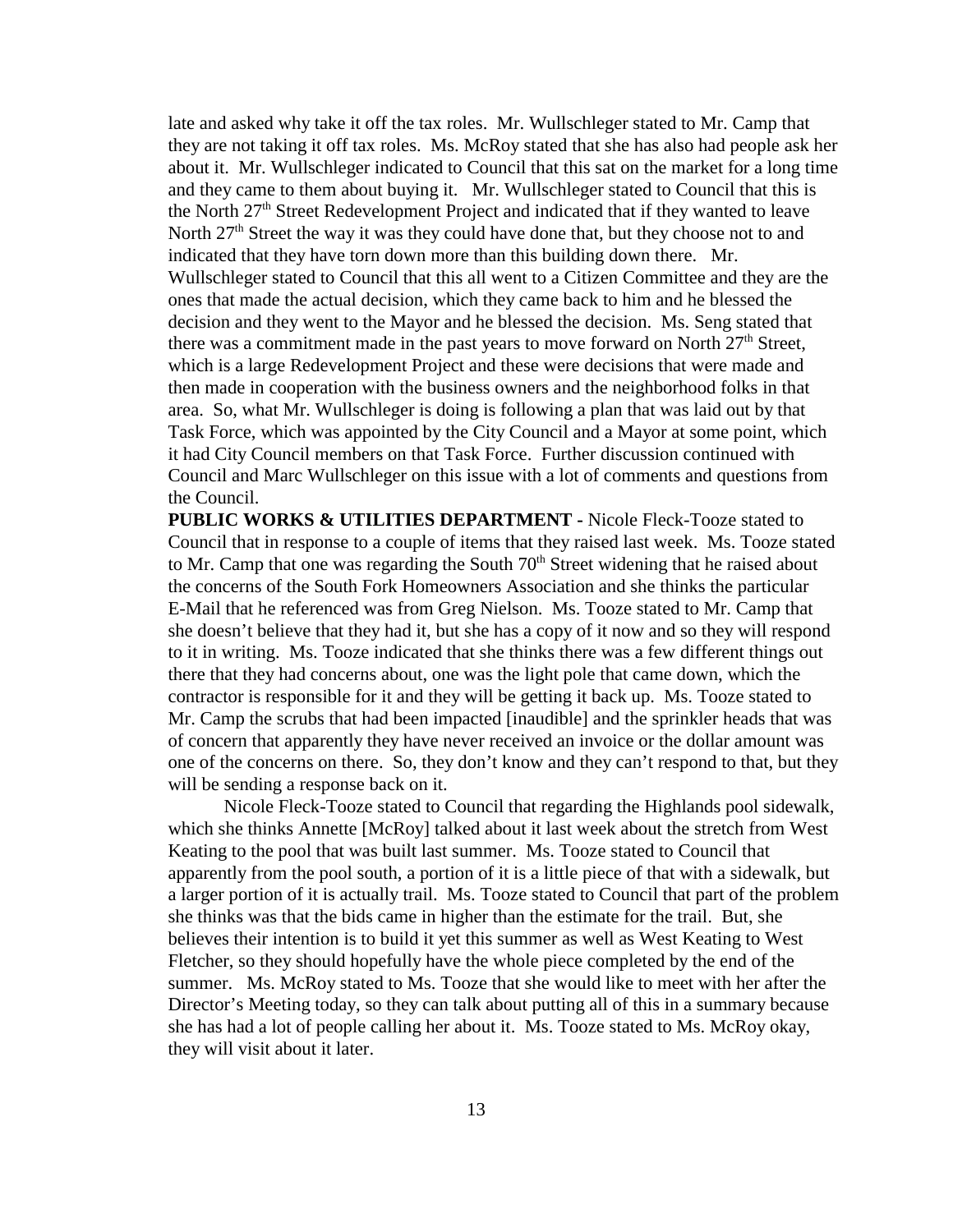Nicole Fleck-Tooze stated to Council the only other issue was the river rock in the right-of-way and they visited a little bit internally on it and she knows that there has been discussion about what they're looking at in the Design Standards. Ms. Tooze stated to Council that Public Works is really not in support of allowing river rock even on the local streets because they really get a lot of complaints from people when rock gets into the right-of-way, it's kicked up and it hits peoples windshields and it's an issue for maintenance in cleaning the streets and so that's not a piece that they would anticipate changing on the standards. Mr. Camp asked the Public Works Department is there a reason that the City uses river rock or similar to it and indicated that he has pictures that a constituent brought in showing that the City put river rock in the Highlands area. Lynn Johnson and Allan Abbott stated to Mr. Camp that they can't think of any because that has been proposed in the past and they have changed it, so that they didn't have it in the medians. Mr. Camp stated to Mr. Johnson and Mr. Abbott that he will get the pictures from the constituent and bring them in and show them the pictures of the river rock. Lynn Johnson indicated to Mr. Camp that there is a public street there that the developer did. Further, discussion continued with Council, Mayor Wesely, Nicole Fleck-Tooze and Allan Abbott on this issue with comments and questions from the Council.

Mr. Cook stated that he would like to talk with Lynn Johnson after the Director's Meeting today.

#### **V. CITY COUNCIL MEMBERS**

#### **KEN SVOBODA - NO COMMENTS**

#### **ANNETTE McROY**

Ms. McRoy asked Chief Casady who's in charge of the parking enforcement or who would she call if she had a question about it. Ms. McRoy stated to Chief Casady that she was going to call whom ever and ask them if they changed the policy or why they have started enforcing it. Ms. McRoy stated to Chief Casady that between the sidewalk and the street at  $9<sup>th</sup> \& 10<sup>th</sup>$  Street that it has always been a parking area and now they have been getting tickets, so she just wanted to find out about it. Chief Casady stated to Ms. McRoy that it's illegal to park between the sidewalk and the curb, except for a few places that they carved out a couple of years ago in the Everett neighborhood and the Near South neighborhood. Chief Casady stated to Ms. McRoy that they write a lot of parking tickets for that and they always have. Chief Casady stated that he has been chewing on Captain Bob Wilhelm quite a bit in the past few months about letting it get out of control on 9<sup>th</sup>  $\&$  $10<sup>th</sup>$  Street, so if someone is getting tickets now in a place where they haven't before, it's probably because the Chief has said do something about it. Ms. McRoy stated to Chief Casady that she will get him the number and he can call her up and talk to her about it. Chief Casady stated to Ms. McRoy okay.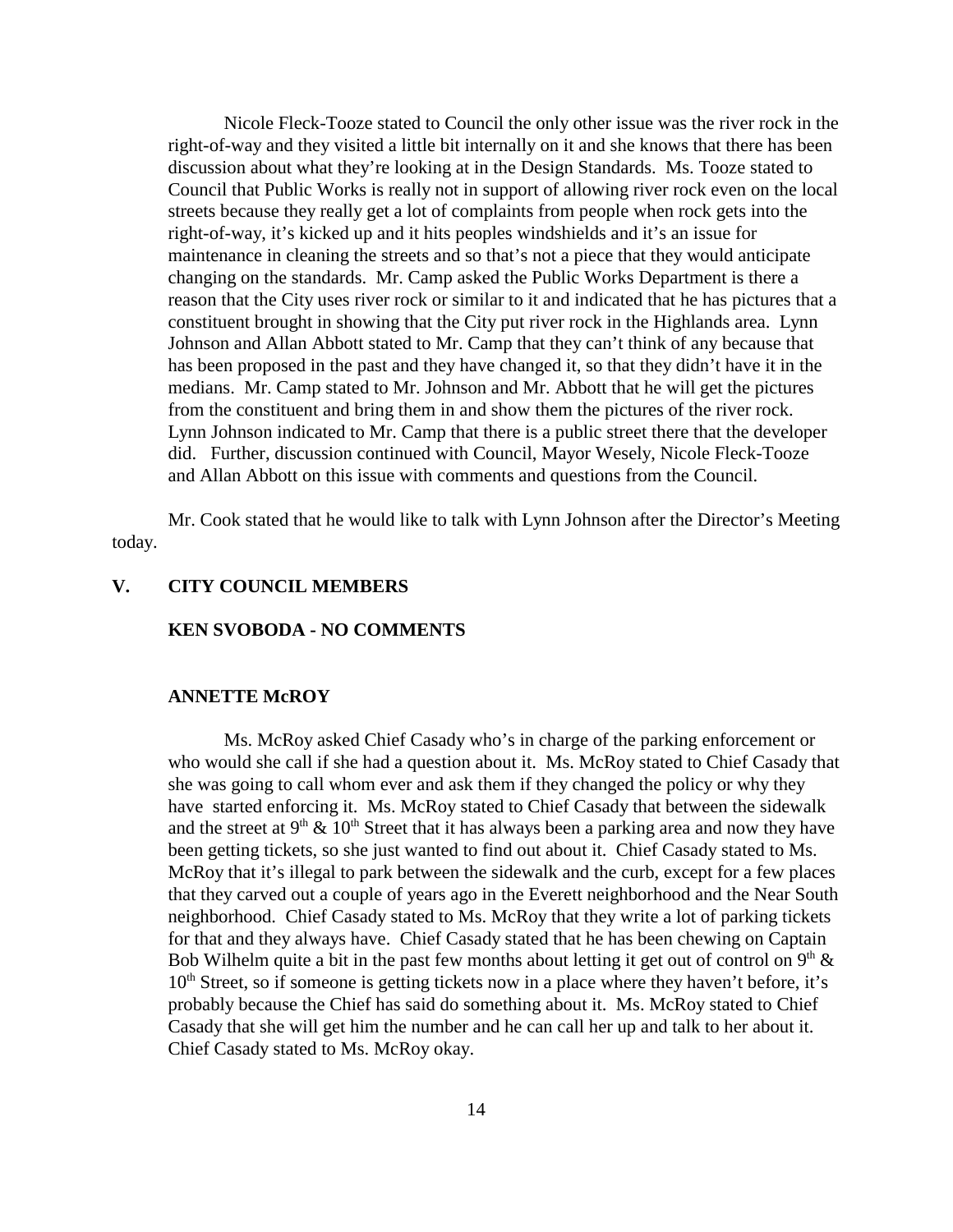#### **JON CAMP**

Mr. Camp stated to Lynn Johnson that in regards to the Holmes Lake Restoration is there anything on the wetlands. Lynn Johnson stated to Mr. Camp that they actually had two meetings last week and stated that Monday evening they met with the Neighbor Groups south and west of the lake and the thing they heard from them was that they were interested in seeing open water there. Mr. Johnson stated to Mr. Camp that there was also a meeting on Thursday and they actually sat down and drew a line on the map. Mr. Johnson stated to Mr. Camp that the funding partners said that if you don't put wetlands in that arm of the lake [inaudible]. Mr. Johnson stated to Mr. Camp so it seems like there was a consensus upon putting some wetlands in that part of the lake and making sure that there was open water there and it was kind of a contentious process, but he thinks by the end of that meeting, there seemed to be a big single plan to move ahead on it. Mr. Camp stated to Mr. Johnson that's 'great' and commented that he appreciates it.

Mr. Camp stated to Lynn Johnson that in regards to the Filbert Park basketball courts and asked if they could put some nets in the basketball hoops. Mr. Johnson stated to Mr. Camp that they can do that. Mr. Camp stated to Mr. Johnson that he appreciates it.

Mr. Camp stated that he already got to Marc Wullschleger about the Midas building.

Mr. Camp stated to the Public Works & Utilities Department that he does appreciate Harry Kroos's letter to Tammy Wiebe regarding the sidewalk by Eden pool. Mr. Camp stated that Mr. Kroos's letter was nice.

Mr. Camp asked Allan Abbott if there's anything on the right-of-way at  $1<sup>st</sup> \& '`L'$ Street by Schwartzkopf Park in regards to all the weeds and [inaudible] on the east side of 1st Street & on the south side to "L" Street. Allan Abbott stated to Mr. Camp that he knows Nicole [Fleck-Tooze] had it done, but he doesn't know if they got it out there. Mr. Abbott stated to Mr. Camp that he will check on it and get back with him on it. Mr. Camp stated to Mr. Abbott okay and 'thanked' him.

#### **JONATHAN COOK**

 Mr. Cook stated that he would like Allan Abbott and Lynn Johnson to stay for a minute after the Director's Meeting today, so he can talk to them.

#### **GLENN FRIENDT - ABSENT**